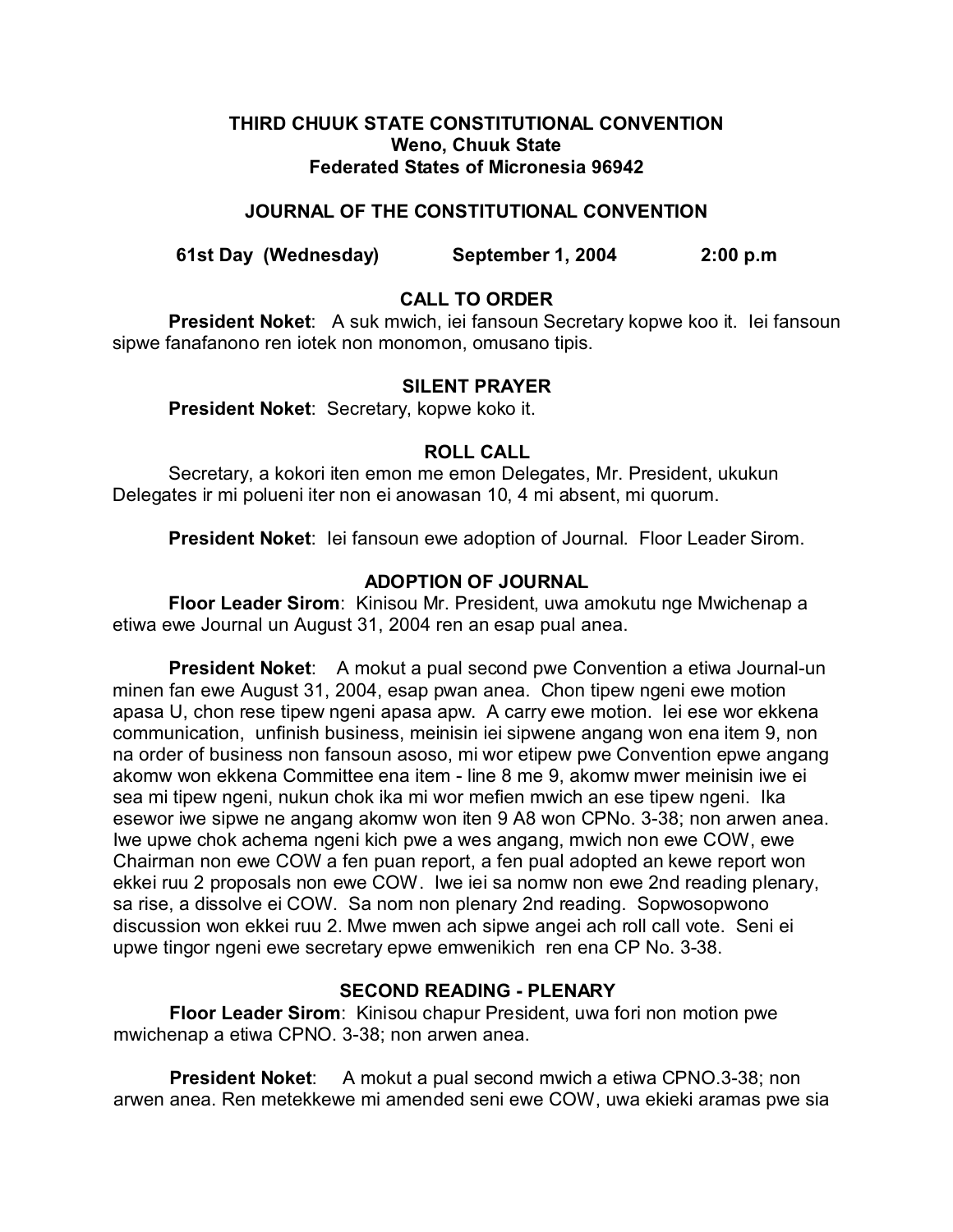angei meinisin non clean copy. Iei fansoun secretary epwe aneau ena committee proposal fengen me met a fen amended seni ewe COW.

**Secretary Paul**: Mr. President, CP No. 3-38;COW;D1 amending Article 5 of Chuuk State Constitution by adding a new Section 19 regarding transition for the legislature.

**President Noket:** lei fanosun discussion won na proposal. Vice Chairman Wiliander.

**Delegate Wiliander:** Kose mochen sipwe mwo ekis asoso.

## **Mwich a asoso, a pual poputa.**

**Vice Chairmn Wiliander**: Thank you Mr. President, ita upwe tingor ngeni omw na sea, kopwe tingor ngeni secretary ika ese mochen epwe aneani met ekkesiwin ika met ewe floor amendment nanew, fansoun COW. Kinisou chapur.

**President Noket**: Secretary, kopwe aneani ena proposal, apachanong met ekkena a katou esap chiwen wanong, kopwe affata met ena final product a punguno me non ewe COW.

**Secretary Paul**: Mr. President, CPNO. 3-38;COWD1, ena amendment a fis pwe COWD1 a fis nanew won inisin na proposal. Legislative, Section 19, the members of the 9th legislature pursuant to the amended Constitution shall be elected at the general election which shall be held on the first Tuesday after the first Monday in July 2008. Ena line era, they shall serve for three (3) years until succeeded epwe slash out deleted, iwe a chok sopwosopono meren ara pwe the terms of the members of the Legislature shall be in on October 1st 2008 following the general election. The legislature shall convene at 10:00 O Clock a.m. on that day.

**President Noket**: A fat, Vice Chairman Wiliander? Delegate Keiuo William.

**Delegate Willian K.:** Ewer, kinisou chapur Mr. President, ai nengeni ena oruwen line, mi mwan ena spell, nge ita upwe chok tingor pwe ewe chon ochupa epwe nengeniochu ena ara, the terms esap chiwen wor mesen R use sinei ika met sokkun kapasan merika ena tems, iwe u mochen pwe epwe siwin pwe ete lockonong iwe ra wewengaw noumkewe aramas. Kinisou chapur Mr. President.

**President Noket**: Kinisou chapur, Chairman Sitan.

**Chairman Sitan**: Kinisou Mr. President, upwe chok affata pual, pungun ewe mwich nanew ei transition epwe work pual usun chok ewe pual ew proposal. Pwe ruu 2 proposal ren legislative, iwe epwe chok same, pual affata ren en number section, style epwap kuta ngeni nenian pual ai weweiti at the same time an style epwe make it short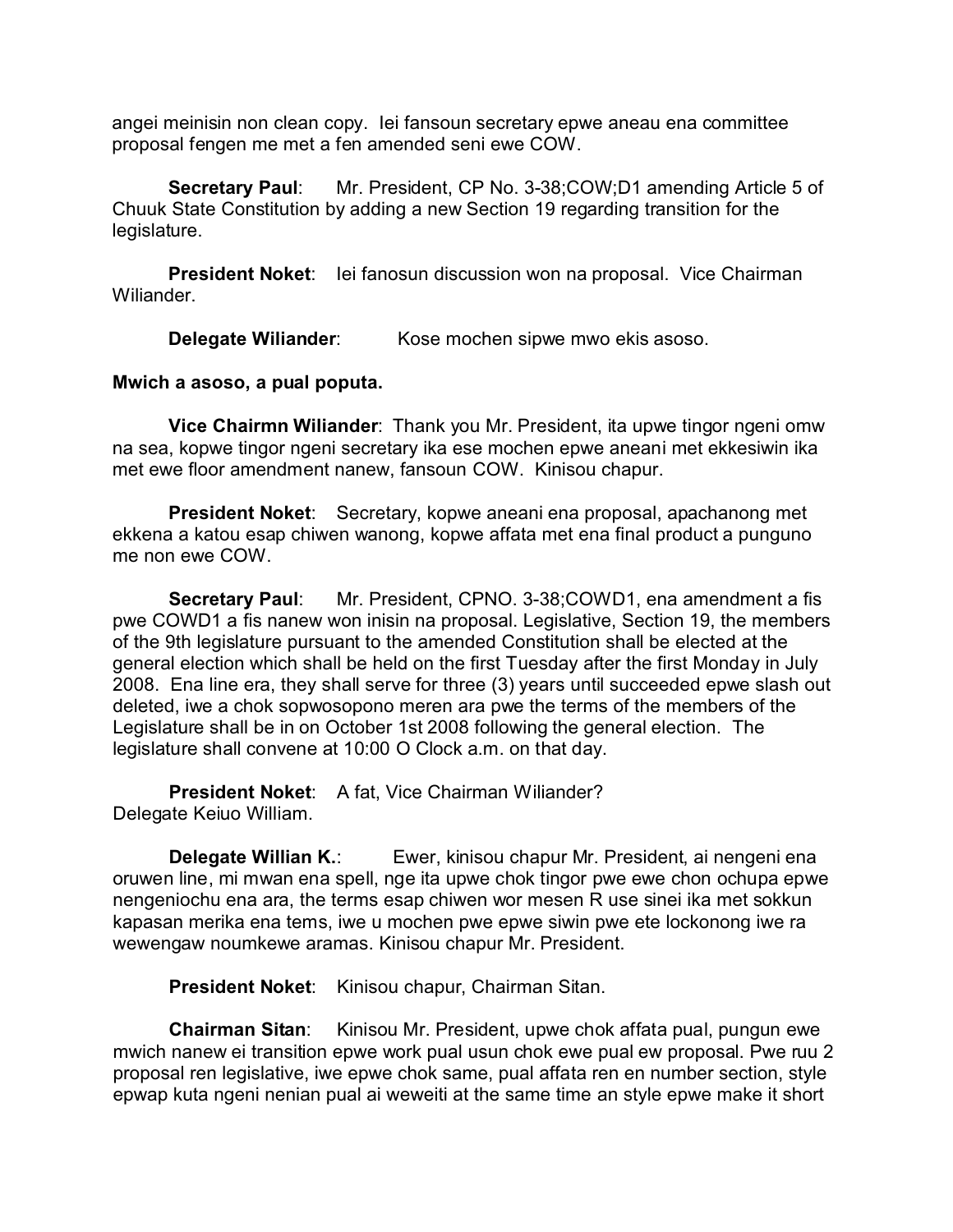ei new section. Kinisou.

**President Noket**: Chairman Fritz.

**Chairman Fritz**: Mwe mwen ai upwe chok kapas eis, upwe omusomus ngeni monun ne mwich, ai use nomw non fanosun nakatam, use sinei met a fis, ita u mochen chok emon epwe chok give me a run through, ai weweiti pwe non ei Mas epwe wor ach uttut e, iwe ena, met, epwe fitu taman an term. Iwe enan me mwurin epwene, repwene chok three, esap chiwen chiwen ruwanu 4 pual year ika ifa?

**President Noket**: Met ita ai wewengeni ren ei amendment, ita met mwich ra opungano pwe, epwe fis ei uttut fan March, epwe chok pual sopwosopwono met ei si for, nge non July 8, epwene wor ewe election, non first Tuesday after the first Monday in July 2008, epwe ina poputan an a implement ei amendment ren ei legislature. Wewen nge unungat year seni March 2008. Ika fen nap seni unungat 3 year. Epwe ne tori October 1, 2008 epwe ina otun ekkei re wis fan March 2005 repwe ne tou non 29, nge ekkewe ra kefinita poputa ar angang non October 1.

**Chairman Fritz**: Omusano unungat (3) year ika ruwanu 4 year?

**President Noket**: Unugat (3) year.

**Chairman Fritz**: Pual ekkan \*\*\*

**President Noket:** Ruwanu (4) year, a wor amendment won ewe section e era pwe every two 2 years, epwe wor election. A mina ngeni after 4 years, wewen nge epwene mwirin amendment epwene iteiten 4 year, epwene wor election. Mwirin en 8 year, ena 8 year epwe ne next election epwene 12 year, epwe 2012, a ina aruwen election. Aruwen 4 year.

**Chairman Fritz**: Omusalo President, wewen ekkei repwe uttut fan March, Legislature, Executive, 3 year ina na transition, iwe mwirin na sa regular 4 ma years? Iwe pual ekis ichok, mei wor anapanapen nikesiwin pwe ekkewe Governor me Lt. Governor ita repwene run separately, wewen nge non ei uttut fan March esap kuu, ika e pass epwap kuu.

**President Noket**: Omusalo, kich mi nomw non mwich iei, nge ika pwe mei wor oumochen sopei met ei u porous won ika ese fat, Chairman Sitan.

**Chairman Sitan**: Mr. President ai upwe chok alilis, base won ei amendment, esap unugat year, pwe epwe unugat year and five months. Pokiten currently ai nuku ekkei re kan take office in May nge ewe new amendment epwe take office October. So its more than 3 years.

**President Noket**: Delegate William.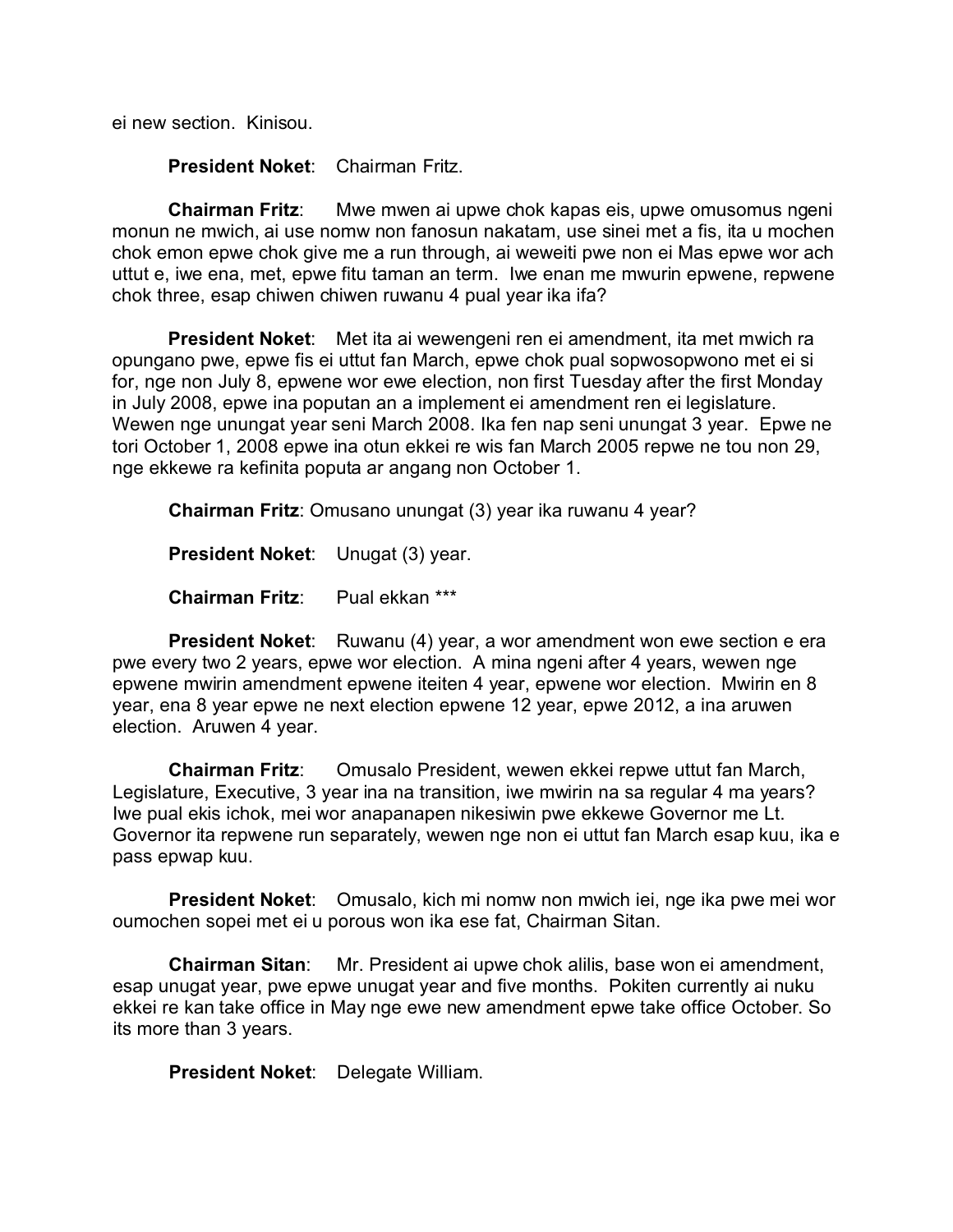**Del. William K.:** Ngang uchok mochen kapas eis won na October 1st 2008, ai ei kapas eis ika enan October 1st e sereni Sunday, What are they going to do, start taking oath, ina ai na kapas eis, pwe mwa ien e era pwe, legislature shall begin on October 1st, wewen ma nge legislature, e chok October 1st, a start. Nge efet ika esereni weekend? Pual start uchok.

**President Noket**: Chairman Nifon.

**Chairman Nifon**: Kinisou Mr. President, won ach we COW, upwan ask the same question, efet ika e sereni raninifen? Iwe sa look up non ewe calendar ika October 1, e weneiti weekdays ina pwata COW a nikitano en pun ekewe chon nengeni ewe - expert non pekin calendar ra era pwe ese weneiti.

**President Noket:** Kinisou chapur Chairman Nifon, ewe expert non pekin caladar a look up ika epwe predictini epwe nomw non meni ran ena, iwe Tuesday, epwe fis non aruu esap fis non weekend, mei pung ren Chairman Nifon. Chairman Fritz.

**Chairman Fritz**: Kinisou chapur, pual ew chok kapas eis, ai upwechok pual weweiti, wewen ika iwe ren regular election, ian neir epwe after en transition seni 2005 ngeni 2008, iwe mwirin a wor en fan July, iwe mwirin na, inet epwene regular election for members of the legislature and the Governor.

**Chairman Sitan**: Mwirin na, wewen epwe fis election four year after July, that will another - July, four years after that. Ewe ew amendment Mr. President, seni a fat pwe epwene siwin ewe date of election seni March ngeni July. So amendment won legislature, terms epwene four 4 years, meaning every four years.

**President Noket**: Kinisou chapur, ese chiwen pual wor porous won na proposal. Ika ese chiwen won, met mefiemi ika sia uttut won ei proposal ika epwe pass ika esap pass. Iwe sipwene uttut won non ei 2nd reading, pual iwe chok roll call, ika pwe e kuu engon chon tipew ngeni, e pass ei proposal, ika pwe emon ese tipew ngeni ese uttut iwe, ese pass. Iei fansou ewe secretary epwene koko it, me mwen an epwe pual koko it upwechok affata pwe ei proposal mei nomw won ruu 2 epwe fiti ekkewe ruu 2 proposal. Usun met mei fen nomw non motion. Secretary koko it.

Secretary Pual:

| Del.              | Mori      |   | U |
|-------------------|-----------|---|---|
| Del.              | Niffon    |   | U |
| Del.              | Rosokow   |   | U |
| Del.              | Sirom     |   | U |
| Del.              | Sitan     |   | U |
| Del.              | William K |   | U |
| Del.              | Wiliander |   | U |
| Chairman<br>Fritz |           | U |   |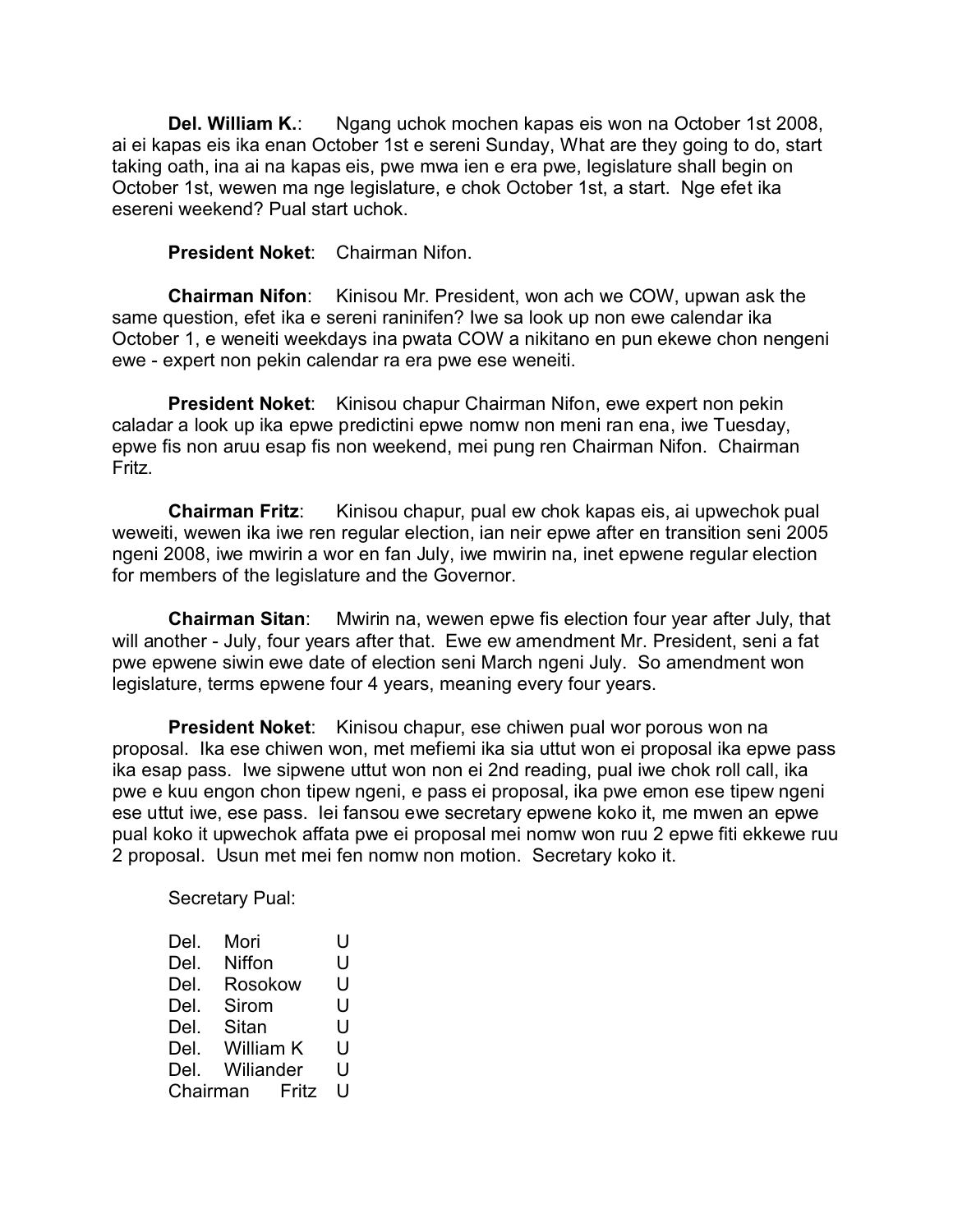V/PRS Aten U President Noket U

Mr. President, pungun uttut won CPNO. 3-38;COW;D1 chon utti yes 10, chon utti No ese wor, fomon 4 absent.

**President Noket**: CPNO.3-38;COW;D1, a pass oruwen anea non ei Convention. Mwich epwemw asoso ekis.

**Mwich a asosono, mwich a pual niwin sefan.**

**President Noket**: Iei sipwe angang won CPNO.3-39; Floor Leader Sirom.

**Floor Leader Sirom**: Uwa fori non motion pwe mwichenap a etiwa CPNO.3-39; non aruwen anea.

**President Noket:** A mokut a pual second pwe Convention a etiwa CPNO-3-39; non aruwen anea. Iei fansoun secretary kopwe mwo aneani unusen ena proposal as amended.

**Secretary Paul**: Mr. President CPNo.3-39;COW;D1 amending Article 6 of the Chuuk State Constitution by adding a new Section 7,§ D regarding transition of the Governor and Lt. Governor.

**President Noket:** Kopwe aneani met unusan pwe epwe fat ika met mi katou me non na proposal mi amended, Secretary.

**Secretary Paul**: Mr. President, masowan ei COW;D1 Article 6 executive, Section 7 (b). The Governor and the Lt. Governor pursuant to that amended Constitution shall be elected at the general election which shall be held on the first Tuesday of the first Monday in July 2008, ena phrase era pwe they shall serve for three 3 years until succeeded, epwe deleted, iwe a sopwospwono ekkena mi och, the term of the Governor and Lt. Governor shall begin on October 1st 2008 following the general election. Iwe pual chiechian, ei provision non ei Committee Proposal, epwe pual fiti met mokutukutun ewe executive won transition won executive branch.

**President Noket**: Chairman Sitan.

**Chairman Sitan**: Kose mochen sipwemwo asoso.

**Mwich a asoso, a pual niwin sefan.**

**President Noket**: Chairman Fritz.

**Chairman Fritz**: Kinisou chapur Mr. President, pual monun ne mwich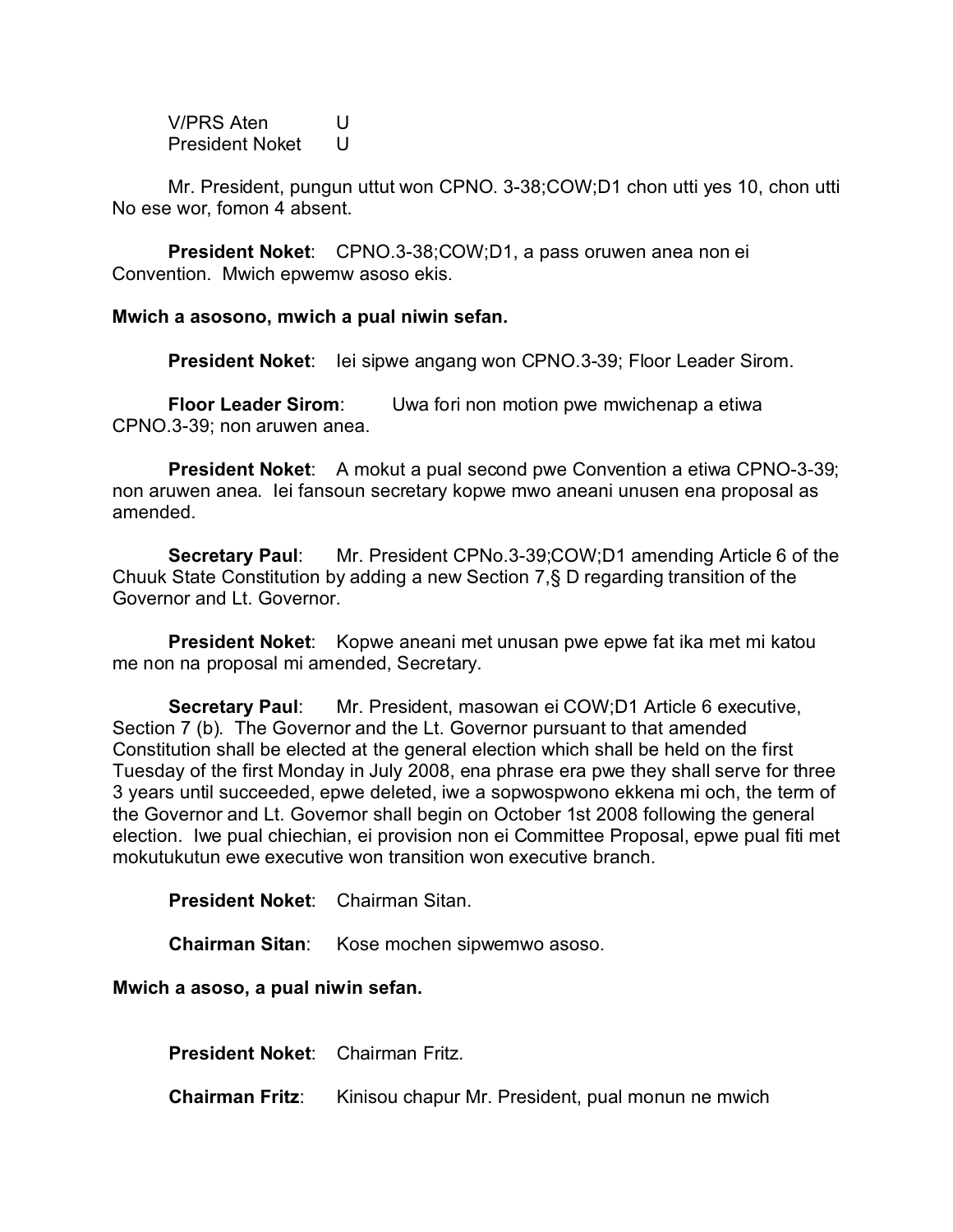meinisin, fan iten ewe kuno seni nouch uwe Honorable President, uwa fokkun pwapwa ai upwe atononga ew motion pwe sipwe suspendini any relevant rules that may impede without proposal ach sipwe recall pual discuss ewe written sia fen chok passini relate ngeni ewe legislative ewe Proposal won Section 19.

**President Noket:** A move a pual second pwe a wor reconsider ewe Committee Proposal 3-38; ach sipwe tongeni discuss won. Chon tipew ngeni ewe motion apasa U, chon rese tipew ngeni apasa Apw. A carry ewe motion, a wor reconsider won ewe Proposal 3-38. Chairman Fritz.

**Chairman Fritz:** Kinisou pual Mr. President, just for the record an epwe kan puan fatafatoch iei uwa make a motion pokiten a suspended ekkewe rules ach sipwene reconsider ewe Committee Proposal 3-38; relating to Article IV, Legislative. Second.

**President Noket**: A mokut a puan second mwich epwene reconsider-ni ewe Committee Proposal 3-38; chon tipeew ngeni ewe motion apasa U, chon rese tipeew ngeni apasa Apw. A carry ewe motion. Chairman Fritz.

**Chairman Fritz**: Just for the record ewe vote ma mi all same thing as vote that we passed it so everything is- Mr. President, iwe ika pwe ewe introducer mi mutata, ita upwe offer ew proposed amendment with his permission.

**President Noket**: Ewer written amendment e require-ni ewe written amendment a - mi pochokun kopwe soposopono.

**Chariman Sitan**: Mr. President.

**President Noket**: Chairman Sitan.

**Chairman Sitan**: Ua fori ewe motion pwe ewe rules pwe ewe written amendment epwe mwo suspend.

**President Noket**: A suspend ewe rule. Kopwe soposopono poraus Chairman Sitan.

**Chairman Firtz**: Mr. President.

**President Noket**: Chariman Fritz.

**Chairman Fritz**: Ai mefi the next proper motion is for adoption of the proposal as is, pwe iwe sia reconsider, iwe iei sipwene puan ita ma nge - anen. I so move. Second.

**President Noket**: A mokut a puan second pwe iei sipwene adopt-ni ewe Committee Proposal mi reconsider, chon tipeew ngeni ewe motion apasa U, chon rese tipeew ngeni apasa Apw. Iei a katiw ewe proposals, iei sipwe mut ngeni puan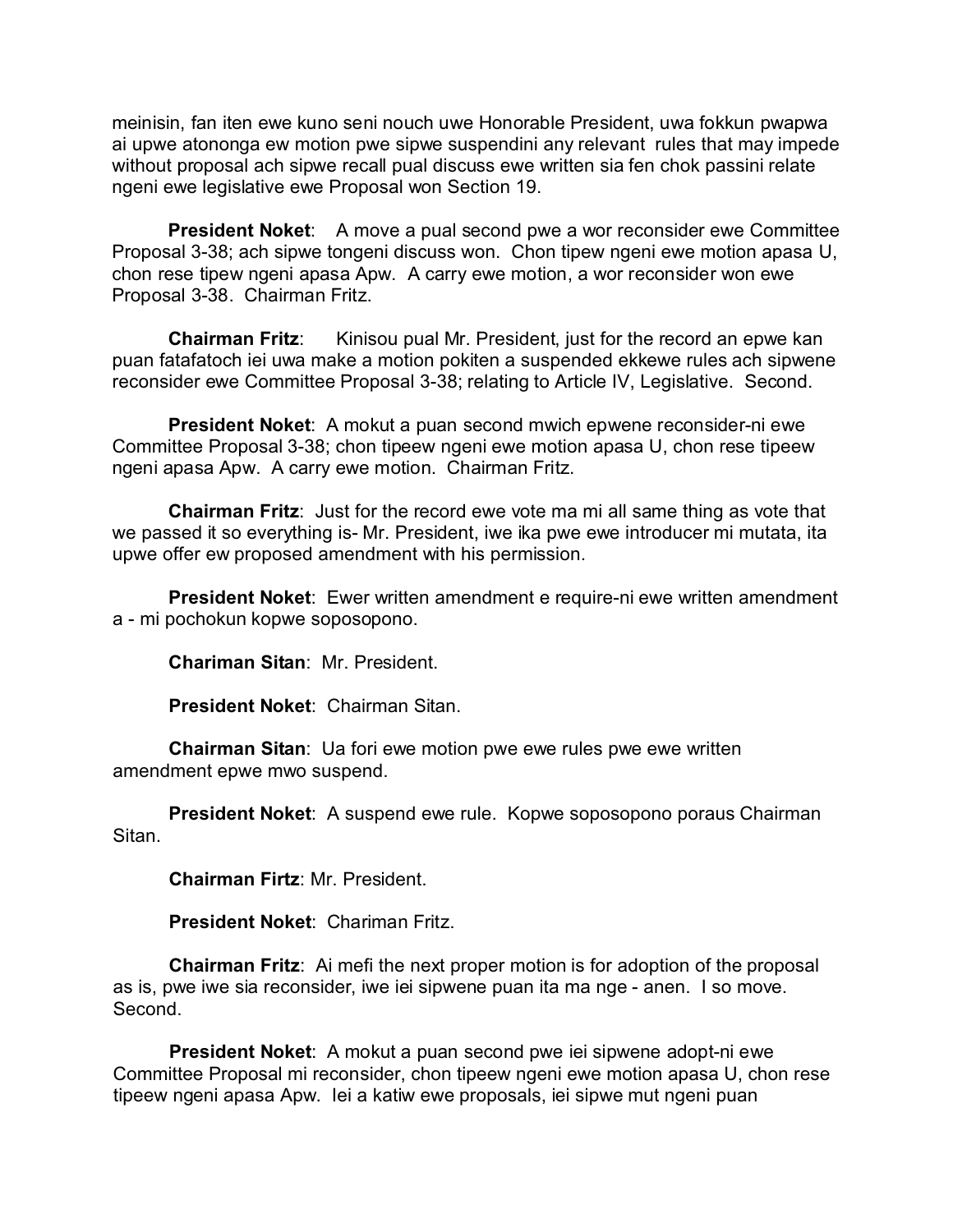Chairman Fritz epwe sopweno.

**Chairman Fritz**: Mr. President, with the permission of the member puan ewe introducer mi wor ai proposed oral amendments I want to make nge mi subject to changes seni ewe Style Committee. Ita ei section 19, epwe iei usun, porausan. The terms of the new - of the members of the new legislative pursuant to the amended Constitution shall begin on October 1, 2008. Second.

**President Noket**: A mokut a puan second pwe epwe iwe usun ewe amendment a afat meren Chairman Fritz. Secretary, a fat meren meinisin mwich Secretary kopwe mwan aneani ena amendment an epwe fat, mwen ach sipwe utut won.

**Secretary**: Mr. Chairman, ena proposed floor oral amendment ena Section 19, e era pwe the members of the new Legislature pursuant to the amended constitution shall begin on October 1, 2008.

**Chairman Fritz**: Ekis chok change ita epwe the term of the legislature pursuant to amended constitution shall begin on…..

**Secretary**: The terms of the new - members of the new legislature pursuant to the amended constitution shall begin on October 1, 2008.

**Chairman Fritz**: Omusano esap puan era new ika old, pwe epwe chok ura pwe the term of the members of the legislature pursuant to.

### **Secretary**: Okay.

**President Noket**: Iwe a fat, iei atun discussion won ewe amendment, ika ese wor sipwene utut won. Chon tipeew ngeni pwe mwich a etiwa ewe amendment a fen anea seni ewe secretary me ewe Chairman apasa U, chon rese tipeew ngeni apasa Apw. A carry ewe motion a pass ewe amendment. Iei fansoun sipwe soposopono ne discuss won unusen ena amendment. Chairman Fritz.

**Chairman Fritz**: Kinisou chapur ren an aramas repwe weweiti met ei sie fori iwe epwe chok fat ngeni meinisin armasen Chuuk pwe wewen nge ekkei nouwis repwe tonong fan March, ika pwe e pass ei iwe ma ra term epwe tongeni noo, noo, tori September 2008. Nge ekkan minafon officers alongolong won ekkei amendment ika pwe repwe passed, iwe repwe angei ar pwon ika tonong non office poputa non October 1, 2008.

**President Noket**: Kinisou chapur mi fat, Chairman Sitan.

**Chairman Sitan**: Kose mochen sipwe mwo asoso.

**Mwich a asoso, mwich a soposopono.**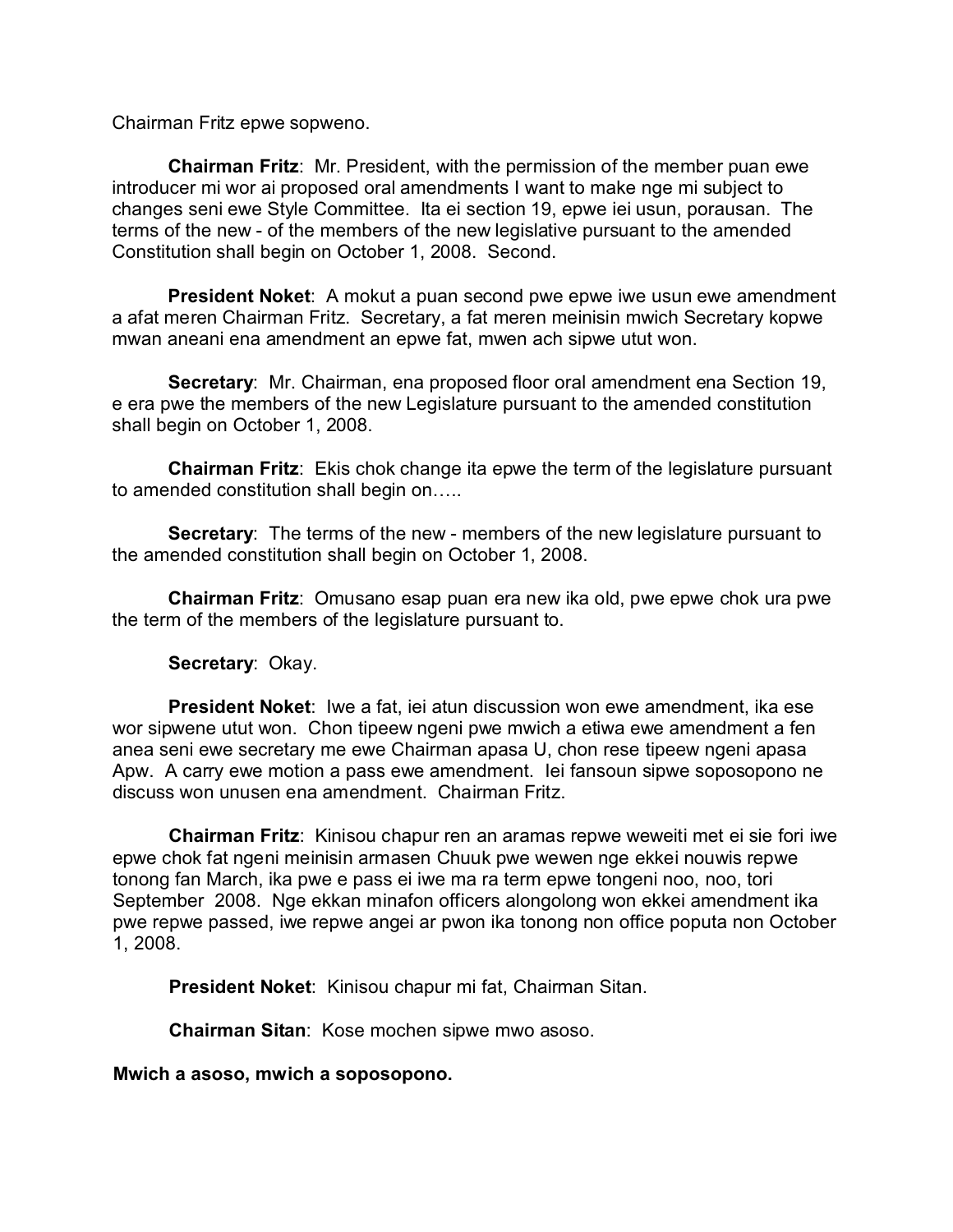**President Noket**: Iei kich mi nom won ewe proposal 3-38; ika mi wor puan mefien mwich ren, Chairman Sitan.

**Chairman Sitan**: Mr. President, fellow delegates an chok ma epwe fat based on wan ach we asoso, are pwe ese pass ewe new proposal epwe change ewe election date seni March to July, wewen pwe ekkewe nouwis repwe serve additional 5 or 6 months, tori September 31, 2008.

**President Noket**: Vice President Aten.

**Vice President Aten**: Kinisou Mr. President upwe chok correct-ni ai en good colleague pwe 1 year and 6 months, 2008.

**President Noket**: Iwe ei sea epwe chok puan wauu mefian ren ewe comments ren Chairman Sitan an we era pwe ika ese pass, ika ese pass ei proposal, wewen nge ii ese pochokun ne educate-ni aramas. Wewen nge ese fori an angang, ika pwe ese pass ekkei proposal - iei sai poraus won - ese pass, ika ese passm, wewen nge sise pochokun ach sipwe osukuna aramas. Kinisou. Soposopona poraus won ei proposal. Ai silei pwe ewe amendment mi kuu me ruu ekkewe proposal. Ika e pass ewe eu iwe a puan chok fiti. Nge sisamo ii tori puan ewe eu. Ika ese wor Chairman Nifon.

**Chairman Nifon**: Ita upwe mina eu motion nge won ekkewe proposal me 2 nge usap out of order ika uwe ochupa, sipwe mwo asoso.

### **Mwich a asoso, a puan popusefanita.**

**President Noket**: Sia poputa, Delegate William.

**Delegate William**: Kinisou President, ita upwe mwo chok tingor Secretary epwe mwo chok read-nauu ewe complete package mi amend-ni ewe Section 19.

**President Noket**: Secretary.

**Secretary**: Mr. President ena Proposal 3-38; non an a amended ekiseno chok iwe, epwene won ena section 19 epwene the terms of the members of the legislature pursuant to the amended constitution shall begin on October 1, 2008. Meinisin ekkena repwe katano.

# **President Noket**: Chairman Fritz.

**Chairman Fritz**: Kose mochen an epwe chok ekis a little bit more proper ita epwe insert the word **elected** me mwen ena pursuant. Epwe the terms of the elected pursuant to the, **exetra, exetra**.

**President Noket**: Iwe a take care ena. Chairman Nifon.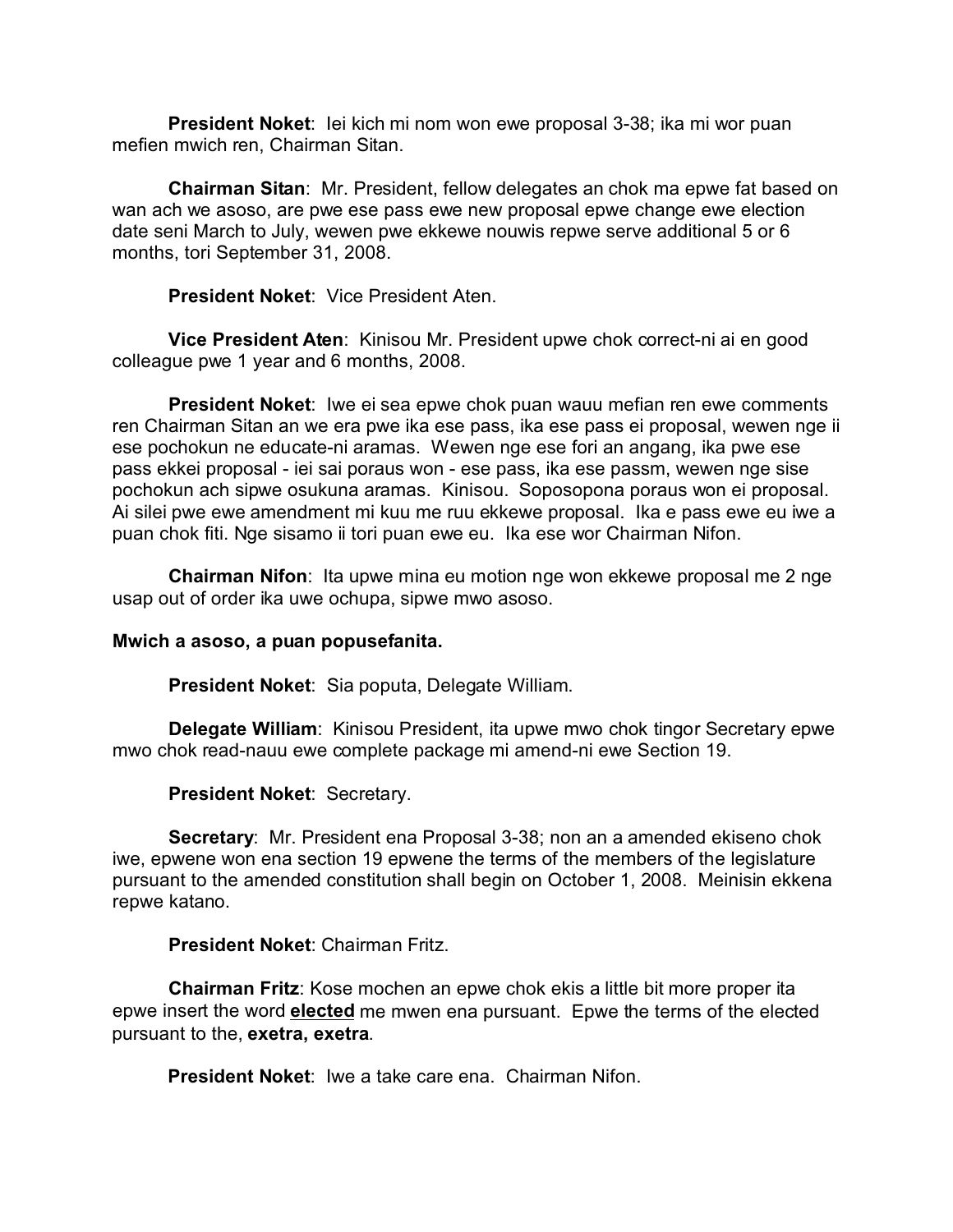**Chairman Nifon**: Kinisou Mr. President, omusalo ngang uwe mairu pwe ita uwa fen ngang omouru mesei. Uwa fori motion pwe a koukutiw poraus won ei proposal. Second.

**President Noket**: A mokut a puan second pwe a koukutiw anini won ei Committee Proposal No. 3-38; as amended, chon tipeew ngeni apasa U, chon rese tipeew apasa Apw

**Chairman Sitan**: Otufichi Osupwang, Mr. President.

**President Noket**: Met omw na osupwang, Chairman Sitan.

**Chairman Sitan**: Kose mochen sipwe mwo asoso.

#### **Mwich a asoso, mwich a puan popusefanita.**

**President Noket**: Mwich a puan popusefanita. Iei kich mi nom won ewe motion-un a ukutiw anini, a puan second. Chon tipeew ngeni pwe a ukutiw anini won ei proposal apasa U, chon rese tipeew ngeni apasa Apw, a kaukutiw anini. Iei fansoun sipwene utut won ei CP No. 3-38; non aruen anea. Ach utut by roll call, iwe puan epwe tori 10 iwe e pass ei proposal as amended. Secretary kopwe-ne koko it.

Secretary:

| Delegate Mori           | U    |
|-------------------------|------|
| Delegate Nifon          | U    |
| <b>Delegate Rosokow</b> | U    |
| Delegate Sirom          | U    |
| Delegate Sitan          | U    |
| Delegate William, K.    | Ewer |
| Delegate Wiliander      | U    |
| <b>Chairman Fritz</b>   | U    |
| Vice Pres. Aten         | Ewer |
| <b>President Noket</b>  | Ewer |

Mr. President, pungun utut won CP No. 3-38; as reconsidered, chon apasa U, 10. Chon apasa Apw, ese wor. 4 absent.

**President Noket**: Committee Proposal NO. 3-38; a passed, non aruen anea. Sipwe angang won Committee Proposal No. 3-39; Floor Leader Sirom.

**Floor Leader Sirom**: Kinisou chapur Mr. President, uwa amokutu nge Mwichenap a etiwa Committee Proposal No. 3-39; non aruen anea. Second.

**President Noket**: A mokut a puan second pwe Convention a etiwa CP NO. 3-39; non aruen anea, chon tipeew ngeni ewe motion, apasa U, chon rese tipeew apasa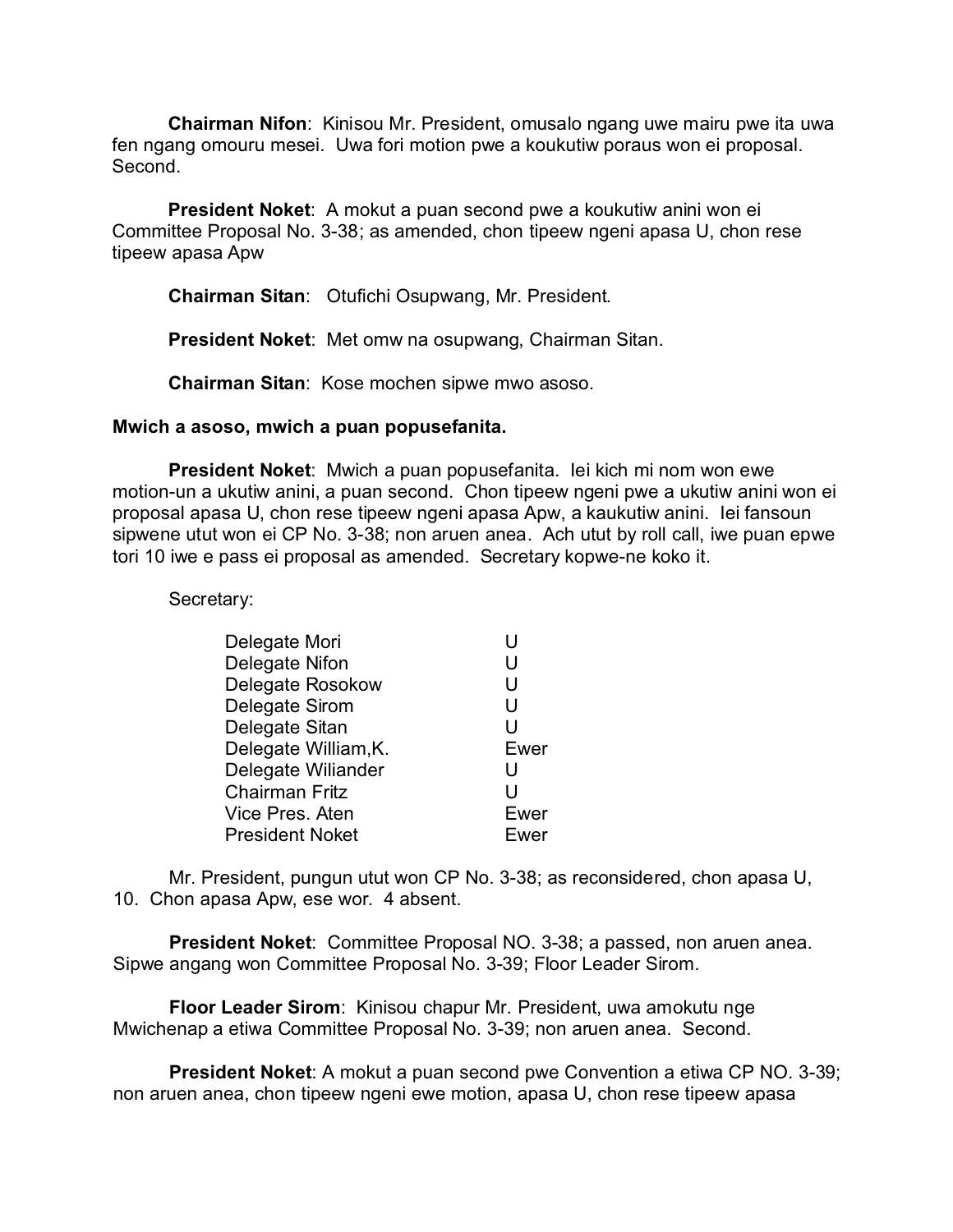Apw. A carry ewe motion. Secretary kopwe mwo aneani ena - mwich epwe mwo asoso.

### **Mwicha a asoso, mwich a puan poputasefan.**

**President Noket**: Secretary emwenikich ren ena proposal.

**Secretary**: Mr. President, CP No. 3-39;COWD1 the proposal amending Article VI, of the Chuuk State Constitution by adding a new section VII §(b)regarding transition for the Governor and Lt. Governor.

**President Noket**: A atun fansoun discussion, ika mi wor atun - omw amendment, met omw - mi wor ewe amendment -Chairman Nifon.

**Chairman Nifon**: Ika usap out of order ua fori eu motion pwe ei convention epwe authorize-ni ewe style and arrangement committee ar repwe word-ni en proposal ngeni ewe chok sikeran awesano pokiten mi chok nonopok masowan. Nge ren ekkena wis, epwap chok afata pwe Governor me Lt. Governor. I so moved. Second.

**President Noket**: A mokut a puan second pwe we amendment ngeni ewe CP NO. 3-38; a fen pass epwe puan chok ina met ewe Style and Arrangement Committee epwe fori ngeni ewe Committee Proposal No. 3-39; nge ekkewe chok it Governor me Lt. Governor repwap - epwap siwin. Chairman Fritz.

**Chairman Fritz**: Kinisou an epwe chok fat ren record epwe puan fat pwe ekkewe rule mi chok chiwen suspended ach sipwe wanong oral amendments. Iwe ita metewe Delegate e ani proposal, ita epwe chok iei usun. Section 7(b) the terms of the Governor and Lt. Governor elected pursuant to the amended constitution or amended provision of the constitution shall begin on October 1, 2008.

**President Noket**: Epwe inan ewe amendment - poraus won ewe amendment ika mi monota. Ika ese chiwen wor poraus won ewe amendment sipwene utut won. Chon tipeew ngeni pwe mwich a etiwa ewe amendment apasa U, chon rese tipew ngeni apasa Apw. A ketiw ewe amendment. Iei sipwene angang won unusen ena proposal as amended, CP No. 3-39; Ika mi wor soposopun poraus, Chairman Fritz.

**Chairman Fritz**: Kinisou chapur Mr. President, omusano tipis sap ren ach mochen fos, nge ren an chok epwe fat for the record usun metewe sia apasa ren ewe eu kinikinin legislative branch. Ren iokan repwe kefinita anongonong won met ee passed ren ekkewe anapanapen amendment ren pekin Executive repwe angei manamanen ar office epwap poputa October 1, 2008. Wewen iokei repwe ne utut non ei, iwe puan ar term repwe sa, sa, sa, tori September 31, 2008. Ina ena transition period ren ekkei sipwene utut won ran ei March. Usun chok puan met ewe epwan fisi ngeni won ewe Legislature.

**President Noket**: Kinisou chapur Chairman Firtz, mi wor puan soposopun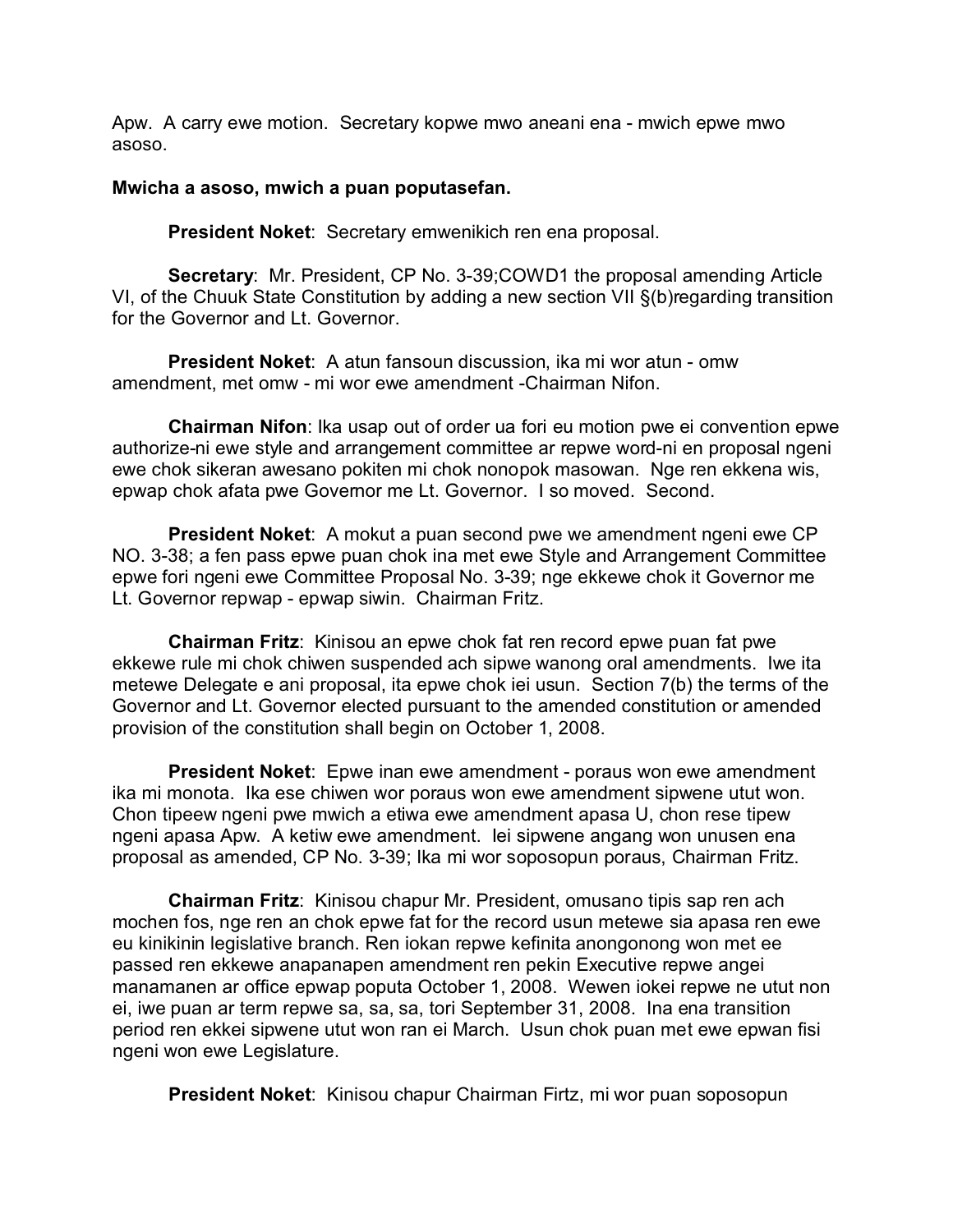poraus, ika ese wor, Floor Leader, mi wor mefiom?

**Floor Leader Sirom**: Ese wor.

**President Noket**: Iwe ika ese wor, iwe sipwene utut won ewe proposal. Ach sipwe utut won ewe proposal epwe puan by roll call lon aruen anea. Ewe Secretary epwe kori itach nge ika pwe e tori 10, iwe e tongeni pass ei proposal. CP. No. 3-39; secretary kopwe koko it.

Secretary:

| Del. Mori              |   |
|------------------------|---|
| Del. Nifon             | U |
| Del. Rosokow           | U |
| Del. Sirom             | U |
| Del. Sitan             | U |
| Del. William, K.       | U |
| Del. Wiliander         | U |
| <b>Chairman Fritz</b>  | U |
| V.P. Aten              | U |
| <b>President Noket</b> | U |

Mr. Presdient pungun utut won CP NO. 3-39; COWD2, chon apasa Yes, 10, chon apasa NO, ese wor. 4 mi absent.

**Chairman Fritz**: Otufichi osupwang.

**President Noket**: Met omw na osupwang.

**Chairman Fritz**: Ewe COW met sakkun CD1, meta sikan nounou ren.

**President Noket**: Secretary.

**Secretary**: Mr. President, COWD1, CD1.

**Chairman Fritz**: CD1, kinisou. Ei a passed.

**President Noket**: Pungun ewe utut, won CP NO. 3-39; a pass oruen anea. Mwich epwe mwo ekis ngaseta.

#### **Mwich a asoso, mwich a puan soposopono.**

**President Noket**: Mwich a poputasefan. Non nouch na order of business, fan emwenien mwich, sipwe angang won item 2, fan ena item 9, (a) (2) CP NO. 3-33; COWD1. Floor Leader Sirom.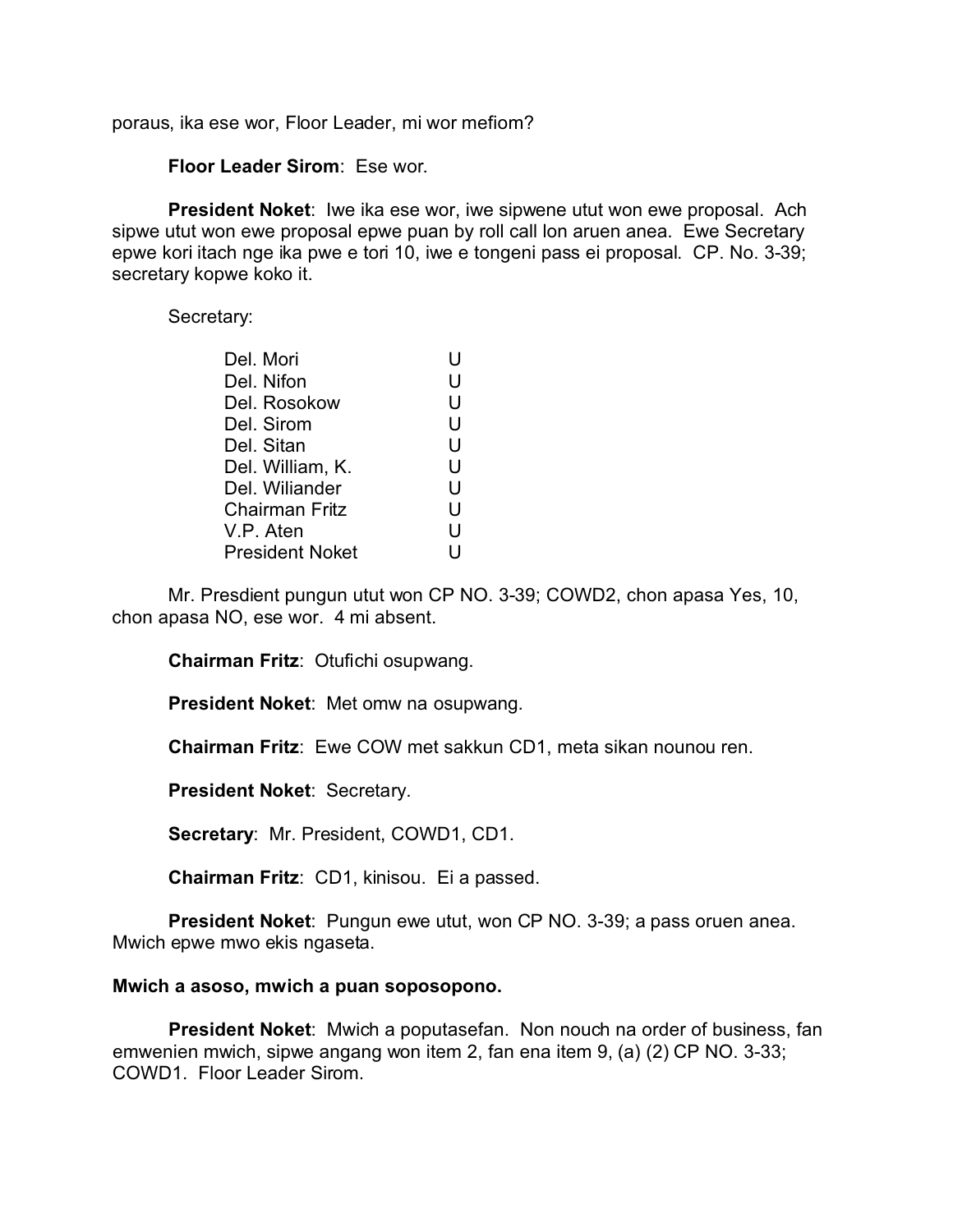**Floor Leader Sirom**: Mr. President, kinisou chapur President, uwa fori non motion nge mwich epwene etiwa CP No. 3-33;COWD1, non aruen anea. Second.

**President Noket**: A mokut a puan second pwe convention a etiwa CP NO. 3-33;COWD1, non aruen anea. Secretary kopwe mwo aneani ena Committee Proposal.

**Secretary**: Mr. President, CP No. 3-33;COWD1 to amend the Preamble of the Chuuk State Constitution by modifying and en-reaching its wording.

**President Noket**: Iei fansoun discussion won ena Committee Proposal, Chairman William.

**Delegate William, K**: Fan iten ewe wewe non ewe asoso, uwa wanong non motion pwe a koukutiw poraus won ei meen. Second.

**President Noket**: A mokut a puan second pwe a koukutiw anini won ei proposal. Iei fansoun sipwe - ika ion ese tipeew ngeni ika mi wor an emon memef won ewe motion, ika ese wor sipwene - iei fansoun sipwene utut. Chon tipeew ngeni pwe a koukutiw anini won ei proposal apasa U, chon rese tipeew ngeni apasa Apw. A koukutiw anini, iei sipwene utut, puan ewe chok ika pwe e engon chon utti U, a pass ei proposal. Nge ika pwe ese tori engon ese pass ei proposal. Iei fansoun sipwene roll call. Secretary.

Mr. Secretary:

| Delegate Mori<br>Delegate Nifon<br>Delegate Rosokow                                                                        | Apw     |
|----------------------------------------------------------------------------------------------------------------------------|---------|
| Delegate Sirom<br>Delegate Sitan                                                                                           |         |
| Delegate William<br>Delegate Wiliander                                                                                     | Yes     |
| <b>Chairman Fritz</b><br>V.P Aten<br><b>President Noket</b>                                                                | Apw     |
| 2nd call,                                                                                                                  |         |
| Delegate Mori<br>Delegate Nifon<br>Delegate Sirom<br>Chairman Fritz<br>Delegate Wiliander<br><b>VP</b> Aten<br>Pres. Noket | Abstain |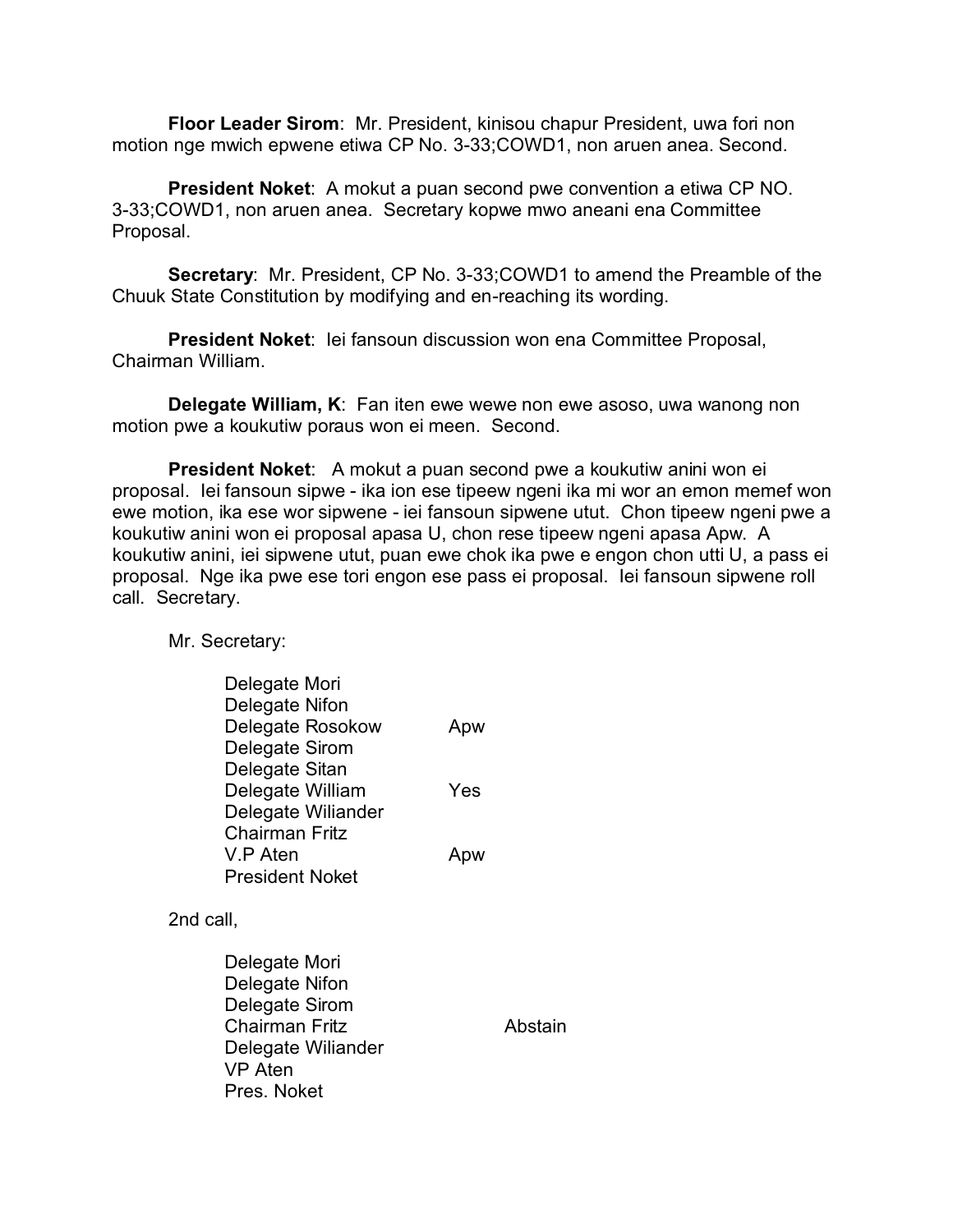Mr. President pungun utut won Committee Proposal No. 3-33;COWD1, iteiten chon uti Yes, 1. Iteiten chon utti NO, ruemon, iteiten chon abstain, 1. 6 re silent, 4 absent.

**President Noket**: Pungun utut won ewe CP NO. 3-33;COWD1, ese pass 2nd reading. Floor Leader Sirom.

**Floor Leader Sirom**: Mr. President, uwa fori non motion nge mwichenap a etiwa CP NO. 3-32;COWD1, non aruen anea. Second.

**President Noket**: A mokut a puan second pwe Convention a etiwa CP No. 3-32;COWD1, Secretary kopwe aneani ena Proposal.

**Secretary**: Mr. President, CP No. 3-32;COWD1, Committee Proposal to add a new section to Article VII, of the Chuuk State constitution relating to the disposition of the Chuuk State Supreme Court.

**President Noket**: Discussion,

**Chairman Fritz**: Point of Privilege.

**President Noket**: Met omw na point?

**Chairman Fritz**: Kose mochen sipwe ekis recess?

#### **Mwich a asoso, mwich a popusefanita.**

**President Noket**: Mwich a soposopono. Vice President Aten.

**Vice President Aten**: Ua yield ei floor ngeni Chairman Nifon.

**President Noket**: Chairman Nifon.

**Charman Nifon**: Ai nuku epwe fen chok ii nono mefiem me Vice. Kose mochen sipwe mwo asoso.

#### **Mwich a asoso, mwich a poputasefan.**

**President Noket**: Mwich a poputa. Vice President Aten.

**Vice President Aten**: Kinisou Mr. President, mi wor ena floor amendment within floor amendment. Seni ewe - mi wor ena written floor amendment seni President Noket.

**President Noket**: Sipwe mwo ekis asoso.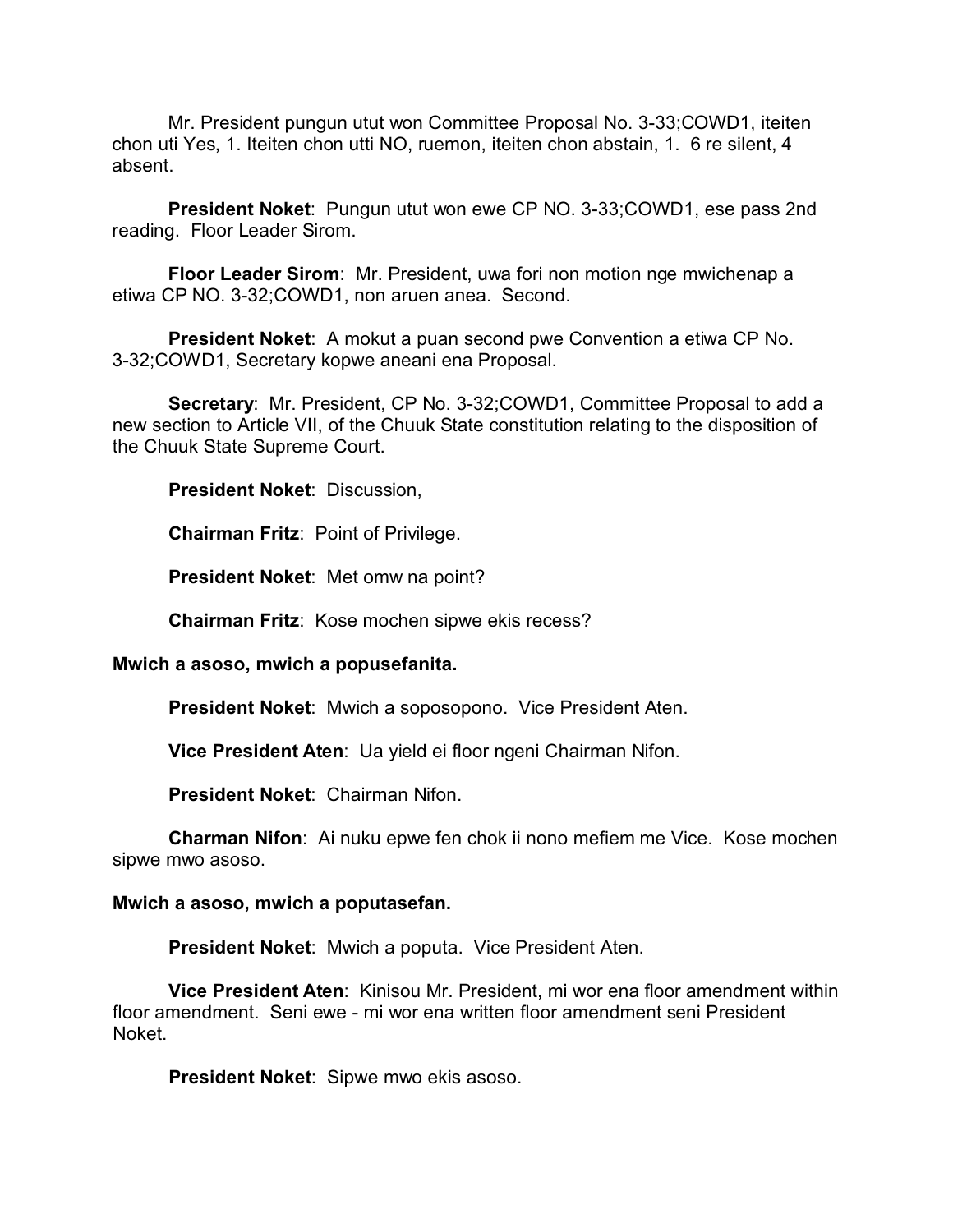### **Mwich a asoso, mwich a puan popusefanita.**

**President Noket**: Miwch a popusefan, Floor Leader Sirom.

**Floor Leader Sirom**: Kinisou chapur President, uwa fori non motion nge mwichenap a etiwa Committee Proposal No. 3-32; COWD1, non aruen anea. Second.

**President Noket**: A mokut a puan second pwe Committee Proposal convention a etiwa CP NO. 3-32;COWD1, non aruen anea. Secretary kopwe emweni kich ren ena itenapen ena proposal.

**Secretary**: Mr. President, CP No. 3-32;COWD1, Committee Proposal to add a new section to Article VII of the Chuuk State Constitution relating to disposition of the Chuuk State Supreme Court.

**President Noket**: Iei atun discussion won ena proposal, Vice President Aten.

**Vice President Aten**: Kinisou Mr. President, mi wor ena written floor amendment - a written floor amendment epwe pacheta non line 12, the last sentence.

**President Noket**: Secretary kopwe aleani ena proposed amendment.

**Secretary**: Mr. President, ei proposed amendment, ena epwe pacheta after the period epwe eu new sentence won line 12 epwe ara pwe, the Legislature shall provide for the enforcement of this provision by statute. Second.

**President Noket**: A mokut a puan second pwe mwich epwe atiwa ewe amendment, iei atun poraus won ewe written amendment. Sipwene utut won ewe - ook poraus won ewe amendment. Ika e wor mefien emon. Chairman Mori.

**Chairman Mori**: Ai nuku ii mi straight forward ei meen puan kich mi watte ach weweiti, iwe I moved that a kouno poraus won ei amendment. Second.

**President Noket**: A mokut a puan second pwe a koukutiw anini won ei proposed amendment mi fat -

**Delegate William**: Otufichi Osupwang, Mr. President.

**President Noket**: Delegate William.

**Delegate William**: Ngang ita upwe chok kapas eis ika ekkewe amendment mi tonong seni Chairman Fritz mi tonong non ei amendment?

**President Noket**: Ese mwo wor och amend me nukun ei amendment mi tonong.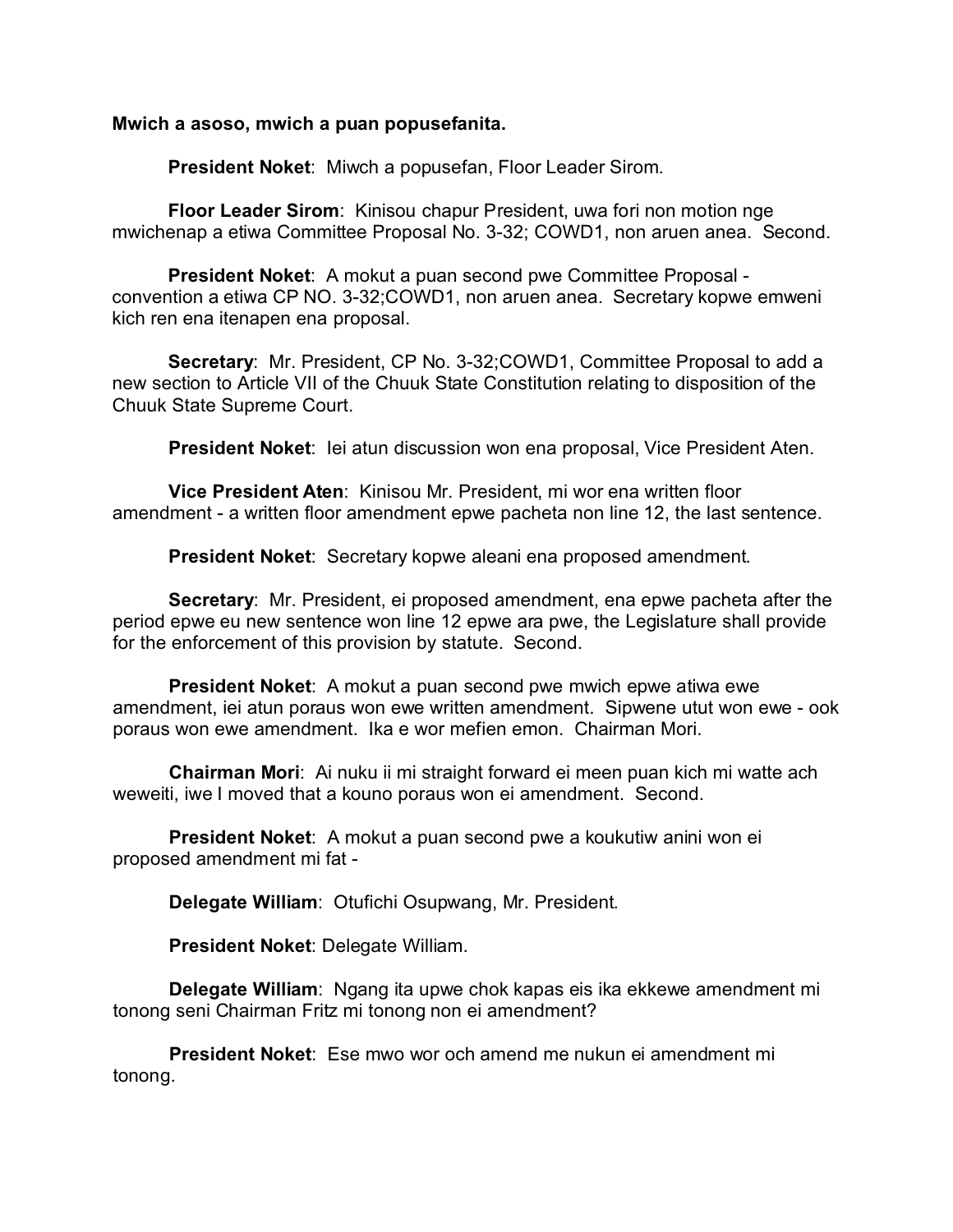**Delegate William**: Pwata chok ouse chok fanewii ena amendment, kose mochen sipwemwo asoso?

#### **Mwich a asoso, mwich a puan poputasefan.**

**President Noket**: A mokut a puan second pwe a koukutiw anini won ekkei amendement. Ena amendment mi in writing, mi inet ngeni emon me emon, non ewe Animu. Chon tipeew ngeni ewe motion apasa U, chon rese tipeew ngeni apasa Apw. A koukutiw anini won ewe amendment, iei fansoun sipwene utut won ewe Amendment. Chon tipeew ngeni pwe Mwich a atiwa ewe Amendment, apasa U, chon rese tipeew ngeni apasa Apw, a pass ewe amendment. Iwe iei puan soposopono chok discussion, Chairman Nifon.

**Chairman Nifon**: Ua fori motion pwe ewe rule ren written amendment epwe mwo suspended. Second.

**President Noket:** A mokut a puan second pwe ewe rule re require-ni written amendment epwe suspended non ei fansoun, pwe epwe wor amendment orally. Chairman Nifon.

**Chairman Nifon**: Kinisou Mr. President, fiti ekkewe awewe me aninin non ewe fansoun asoso, ren ititiochun me napanapochun nouch na proposal, uwa fori motion pwe ekkena kapas non Line 9, and closing, me enan spelling lon line 12, epwe siwin ngeni i-t-s, ekkena kapas non line 9, epwe touu, ena spelling non line 12 epwe ekesiwin. I so move, Mr. President. Second.

**President Noket**: A mokut a puan second pwe mwich a etiwa ekkewe amendments mi fat ngeni mwich ekkewe amendments. Chairman Fritz.

**Chairman Fritz**: Kose mochen sipwe mwo recess.

**Mwich a asoso, mwich a popusefanita.**

**President Noket**: Chairman Nifon.

**Chairman Nifon**: Kinisou chapur Mr. President, an epwe fatafatoch an chon mwich wewe ren ekkewe amendment, kose mochen upwe rephrase-ni.

**President Noket**: Ewer, kopwe go ahead ka tongeni rephrase-ni omw na.

**Chairman Nifonf**: Iwe ewe motion non line 9, epwe koturuu and closing, non line 12, epwe koturuu ena unusen line 12, nge epwe tonong **after conclusion of the appeal**, I so move, Mr. President. Second.

**President Noket**: A mokut a puan second pwe epwe iwe ewe amendment. Epwe koturuno and closing after line 9, iwe epwe delete meinisin ena kapas non line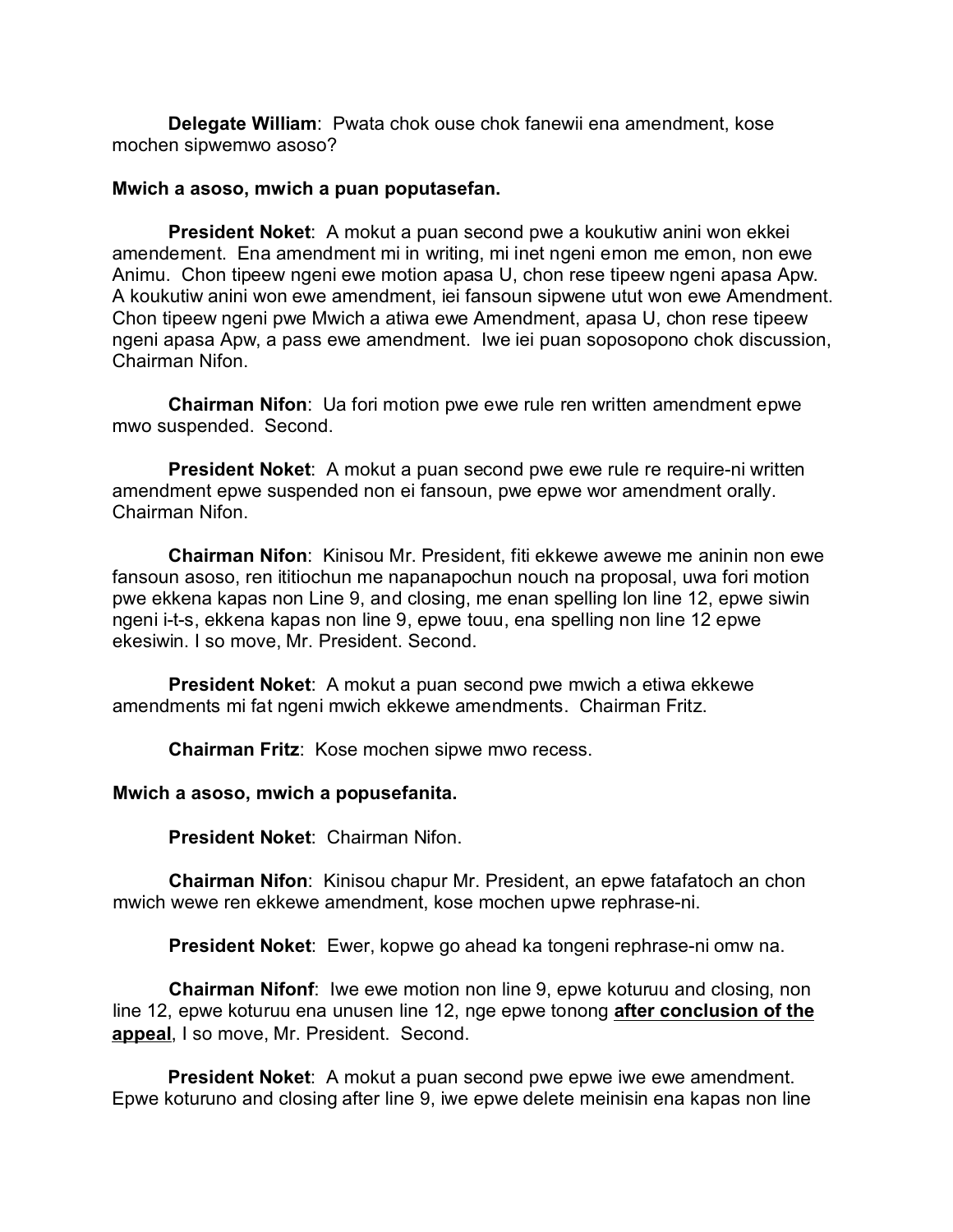12, nge epwe replace ngeni ekkei kapas after conclusion of the appeal. Epwe tonong epwe siwini. Chon tipeew ngeni ewe motion, apasa U, chon rese tipeew ngeni apasa Apw, a carry ewe motion. A pass ewe amendment. Iei fansoun sipwene poraus won unusen ena proposal. Chairman Nifon.

**Chairman Nifon**: Uwa nuku a ii naf ach weweiti porausen ei proposal pwe watten porausan, iwe sia fen share fengen me non COW, iei a pacheta ekkei akakis aninis ika ekesiwin a afatafataochuono porausen nouch ei proposal. Iei popun uwa fori motion pwe a koukutiw poraus won unusen ei proposal. Second.

**President Noket**: A mokut a puan second pwe a koukutiw anini won ena Committee Proposal No. 3-32; COWD1, chon tipeew ngeni ewe motion apasa U, chon rese tipeew ngeni apasa Apw. A carry ewe motion, iei sipwene utut won unusen ewe proposal as amended. Secretary kopwe ne koko it puan ewe chok instruction ika pwe e naf 10 chon utti U, e tongeni pass ei proposal.

Secretary:

| Delegate Mori          | U |
|------------------------|---|
| Delegate Nifon         | U |
| Delegate Rosokow       | U |
| Delegate Sirom         | U |
| Delegate Sitan         | U |
| Delegate William, K    |   |
| Delegate Wiliander     | U |
| Chairman Sitan         | U |
| Chairman Fritz         | U |
| Vice President Aten    | U |
| <b>President Noket</b> | U |

2nd Call

Delegate William, K Ewer.

Mr. President, pungun utut won Committee Proposal No. 3-32; COWD1,CD1, chon apasa U, 10, chon apasa Apw, ese wor, chon abstain ese wor, 4 absent.

**President Noket**: Result-un ewe Committee Proposal No. 3-32;COWD1,CD1 a passed non aruen anea. Chairman Sitan.

**Chairman Sitan**: Ua fori motion pwe Convention epwe mweteri en CP No. 3-37; Public Auditor. Second.

**President Noket**: Ika ese wor osukosukan meren mwichenap sipwene angei ena CP No. 3-37; No. 7. Floor Leader Sirom.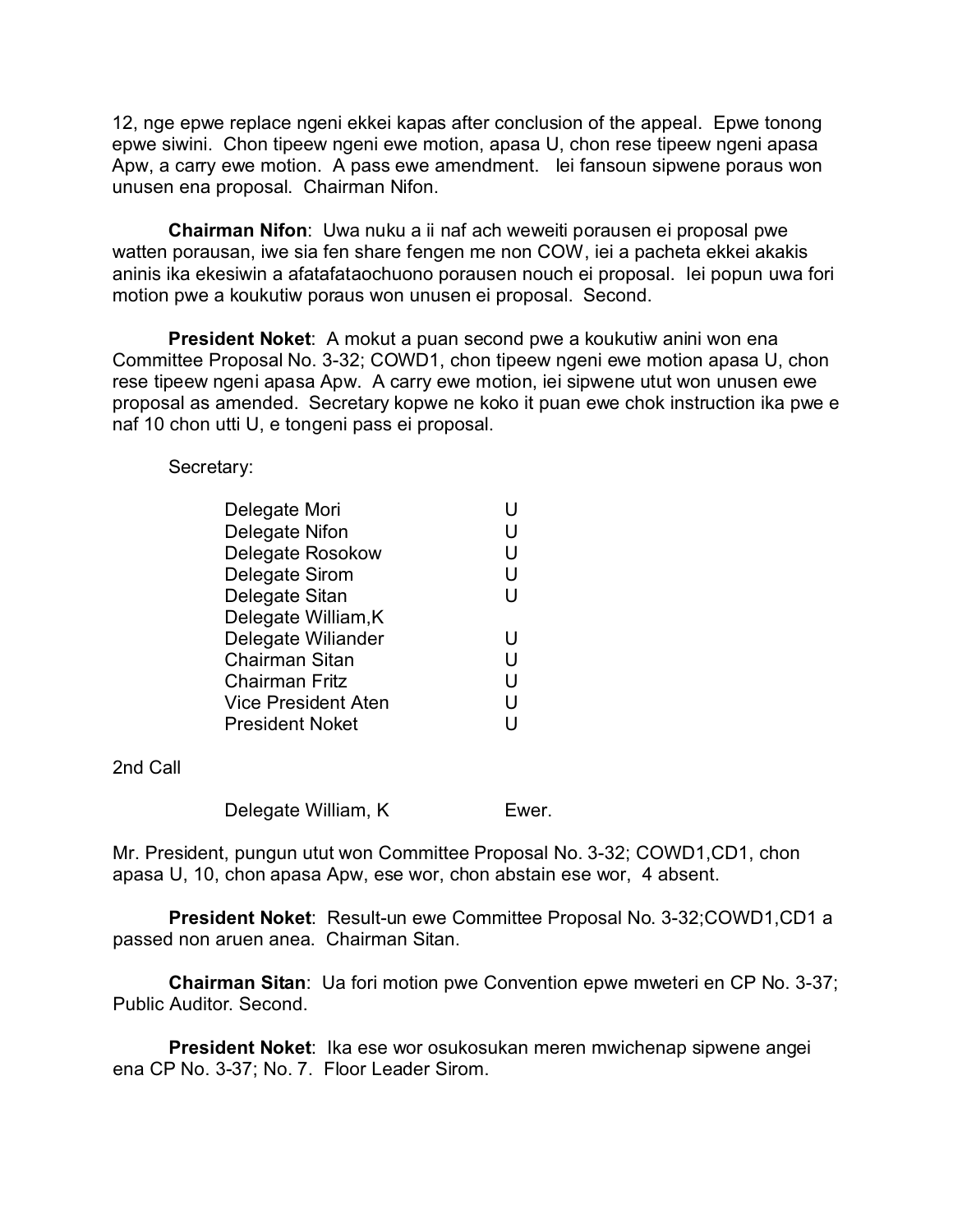**Floor Leader Sirom**: Kinisou President, uwa fori non motion nge Mwichenap a etiwa CP No. 3-37; non aruen anea. Second.

**President Noket**: A mokut a puan second pwe Convention a etiwa CP No. 3-37; non aruen anea. Iei fansoun Secretary kopwe emweni mwich ren napanapen ena proposal. Ika porausen ei proposal.

**Secretary**: Mr. President, CP No. 3-37; Proposal to amend Section 9, §(a) of Article VIII of the Chuuk State Constitution by deleting the mandatory requirement that the Public Auditor be a CPA.

President Noket: Mi wor ren chok ai upwe emweni mwich, mi wor ewe ekkewe nikesiwin mi nom non COW, usun mi punguno. Ena line 2 ena kapas Senate epwe totonuno, iwe puan non ena line 3, murin ena kapas confirm period, epwe tonong **as minimum qualification**, iwe ena The epwe small letter **t**, iwe a soposopono. Iwe ekkena Legislature ekkena mi nom non bold epwe underline meinisin, pwe ikena ekkena minafon amendment, epwe underline. Uchok afata met mi fis non ewe COW, pwe epwe ina. Iei fansoun discussion won ena proposal. Delegate William Keiuo.

**Delegate William,K**: Kinisou chapur chapur Mr. President, ita upwe chok kapas eis ika pwata sie oturauu enan CPA. In epwe anisiei won.

**President Noket**: Metena use wewe?

**Floor Leader Sirom**: Pwata sia aturauu ewe CPA requirements?

**President Noket**: Ion mi tongeni ponueni ewe kapas eis, Chairman Sitan.

**Chairman Sitan**: Mr. President, ewe - ena Certified Public Accountant, CPA e koturuno pokkiten ach nuku ina eu difficulties ach sipwe fill-ini ena position, ina popun a kasiwin a chok aea ekkena new qualification. An epwe wor experience ren auditing. For example, ngang mi weweiti as of today, napengeni ekkena State, including the National Government ekkan public auditor esap ir CPA.

**President Noket**: Soposopono - William, ke - Delegate William.

**Delegate William**: Ewer, kinisou chapur Mr. President, ai nuku ina akauchean ach mochen wanong ekkewe chon akkom re wanong ewe CPA fan iten ina ewe auchean emon epwe tongeni become public auditor ika pwe ewor ekkewe sakkun requirements. Iwe ika pwe sia fen oturau ena CPA, iwe epwe ifan usun an epwe tongeni, ifa iwe, ma mi auchea angangen ei audit, nge ika ese mwo nge - wewen nge sia chok tongeni hire people doesn't even have experience, without any requirements repwe tongeni aninis won.

**President Noket**: Chairman Sitan.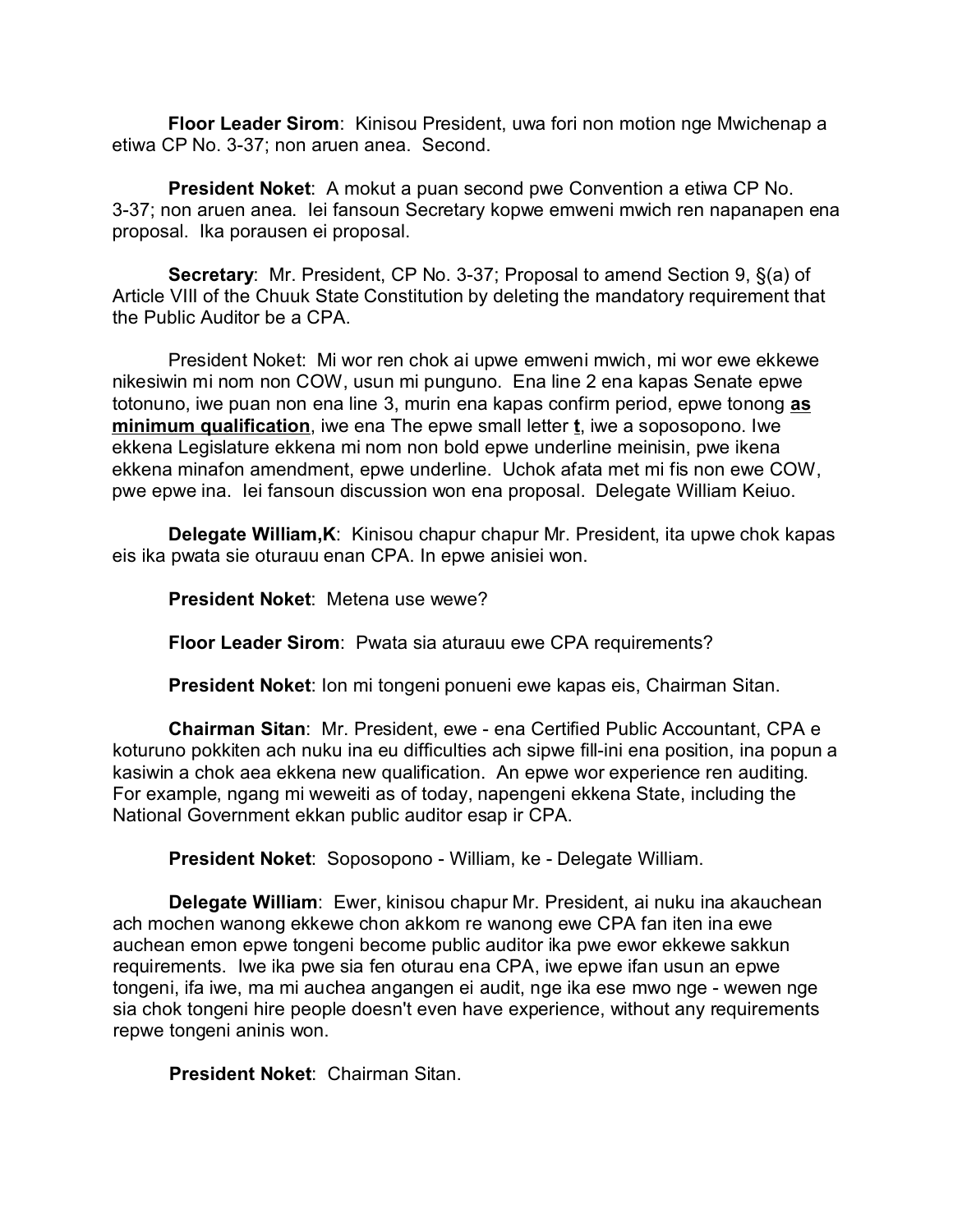**Chairman Sitan**: Mr. President, Public Auditor not necessarily epwe CPA, he's a administrator, ese necessary epwe CPA. Noun kewe staff maybe CPA.

**President Noket**: Chairman Fritz.

**Chairman Fritz**: Ren ach sipwe mwo chok puan ekis aninis ai mefi iei eu difficulties ren usun Chairman mi fen afata pwe ese wor nouch Public Auditor ikenai. Pwokiten en requirement a kon nien high. Iei ach we national government mi nounou public auditor, nge esap wesen CPA. Pwe mi chok degree non ekkei field in business. Pwe ese kon puan ii difficult met epwe fori, ururun - all they need to do is review the records. Appropriation, expenditures, iwe ra report ika mi fiti ika ese fiti pungun annuk. CPA ikenai ren ekkan non Merika esap chiwen fen 4 years. You have to have a Master to qualified for CPA. And they come-in very expensive. Iwe fen puan ina eu ach difficulty, pwe ika sipwe nounou CPA seni Merika, iwe we cannot afford it. Pwe iei ii ra chok run like Doctors. Ra puan ma run on both professionals, iwe fen ina ena difficulties, iwe ika mwo pwe metewe Chairman e ura eu - emon administration ese fen puan CPA from other nationals, iwe the main thing is emonewe epwe tongeni ani, usun a fen done non ach we national government. It's okay, so long as it's those field. Anybody can do it, ren ach need non Chuuk. Ena CPA echok make it look more nobal or respectable. Yap ese wor nour CPA, nour we constitution echok require nge emon epwe etto a audit-nir, iwe they accepted. Usun metei kich mi fofori iei.

**President Noket**: Iwe an epwe puan chok fat, met upwe chok puan apasa ren intentionun ena amendment as minimum qualification sia tonong usun ai chemeni pwe ar discussion non mi wor. Mi wor discussion pwe ese pinepin CPA, en a tonong as minimum qualification mi tongeni CPA, esap wewen pwe a pinepin CPA an epwe tonong. Pwe ina chok ena minimum qualifications, ina nge mi suk ngeni puan CPA ese fen nakunumwir ika ese wor CPA. Delegate William.

**Delegate William**: Kinisou chapur Mr.President, esap seni ai upwe aputa ei meen, a meen ii och ei amendment. Nge ren chok an epwe fatafatoch ach ekiek, ika pwe sie hire-ni ekkan aramas without CPA, wewen nge Chuuk esap chiwen awora ekkan Public Auditor iei simmi independently, simi akangei an epwe audit-ni ach ei Chuuk State.

**President Noket**: Ion epwe tongeni ponueni ena kapas eis. Chairman Sitan.

**Chairman Sitan**: Apw, metewe - ewer are pwe eke iei simi puan tongeni chok ekkena independent public auditor for example, fer ewe public auditor you can contract, ekana independent repwe fori usun met mi fis ikenai. Ai weweiti Glyote and Duce been contracted by FSM sometimes Chuuk State.

**President Noket**: Soposopono kapas eis, Delegate William.

**Delegate William**: Mr. President ina ai na kapas eis. Met namoten ach angei en, nge kich mi fofori won ekkewe Glyote and Duce, kich mi fen hire-ni ekkewe chon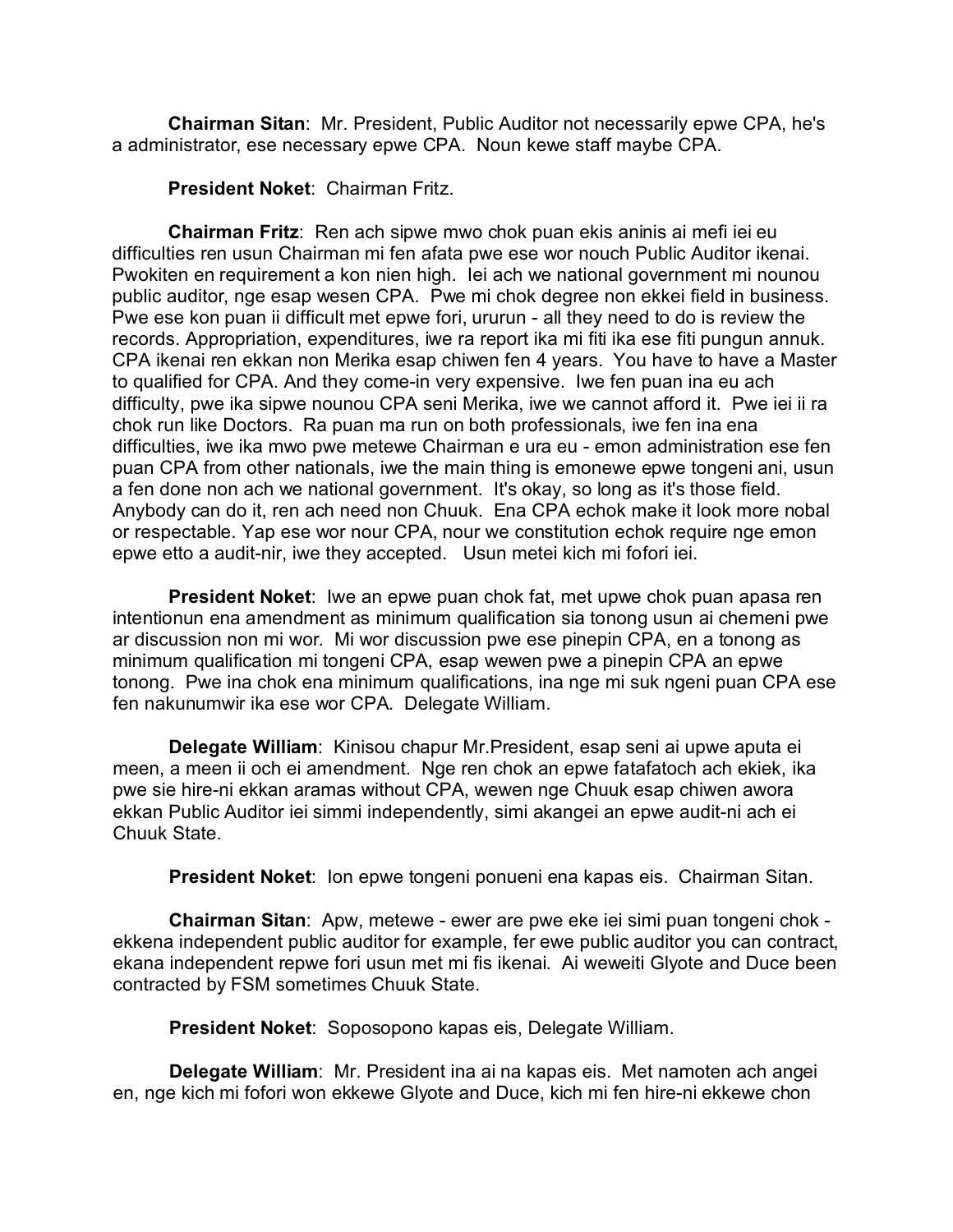nukun. Puan aruan, ika saingon, Mr. President an epwe chok mutir ach angang, epwe fen chiwen puan namot ekkena nge a wor chon ii audit-ni nouch moni. Ina ii ai na concern, awewe chok non ei Compact II, JEMCO, usun nge a nikinikin ii chon audit-inikich pwe ma a nikinikin - ra wisen control-unikich. Iwe ai na ii kapas eis, epwe fen puan namot, ach sipwe chiwen fen puan spend won en public auditor nge a fen wor chon pukun control-uni nouch kei moni.

**President Noket**: Chairman Sitan.

**Chairman Sitan**: Mr. President, esap wewen pwe en chok monien US, Local Revenue somebody should audit it. Iwe fan ekkoch ekkan small awewe ren are local revenue spend for other commission, pwe public auditor mi tongeni fori, without using the expnensive one.

**Chairman Fritz**: Mr. President.

**President Noket**: Chairman Fritz.

**Chairman Fritz**: Mr. President, ngang ita upwe apasa ekis, nge esap ren - in respond ngeni met Delegate William e apasa. Pwe iei eu issue a meen namot ngeni ach ei State. Ngang use nuku pwe emon epwe tongeni etto a ara pwe how much money I have. I should know myself, Chuuk State should know how much money e has. Ese need emon epwe etto a ura ien noum moni. Ina popun ika mwo sise pass-ni ei nouch ewe current constitution mi required pwe epwe wor emon nouch CPA. Pusin kich sipwe sinei fite masowen nepokitach. Pwe metekkei ekkei auditor rekan fori, re etto sichok ngenir ekkewe informantion senikich iwe ra chok mina mina, puan erenikich exactly what they found from the documents we provided. Nge auchean ach ei government nupwen sipwene mokutunong non ei Compact II, esap ren Merika pwe fan itach. Ren accountabality, transparency, sipwe pusin sinei. Ina popun mi auchea epwe pusin wor nouch auditor on our own. Pwe sipwe pusin sinei, repwe fen etto re mwan, sia ke mwan. Pwata kopwene fen sinei masowen am general fund, nge ikei record-un rem. Ekis chok puan ren metewe Delegate e ura ren chon nukun, puan ei Compact II, usun chok ewe Compact I, mi wor ar authority ar repwe checki ma nour en US funds. US - they have a right to come and audit our records, whether we agree or not. That's their prerocotive under Compact II, same agreements. Ewe JEMCO, ouwe opochokunakemi, Legislature nemeniemi, ir ii repwe chok review, make comments, but you have to fight for our rights. Esap ir, pwe ena echok - JEMCO repwe chok cheki ach kewe plan, pusin ach, iwe repwe chok review-ni metekewe sie ura repwe fori. Nge ika sise fori, iwe ina repwe question, pwata ouwe era pwe ien, nge pwata ouwa amwani nounoun. Puan nounoun ekkena moni, you can amend the plan while you're appropriate. So long as it post with the general - of the plan, you have the authority, esap JEMCO. When you go way way off, iwe ina epwap wor ar pochokun, nge remember you have the power, not them, this is our governmet, and we must know our own money. Not them. Omusano ren metei uwe apasa.

**President Noket**: Ese chiwen wor discussion, ika ese wor, sipwene utut won ei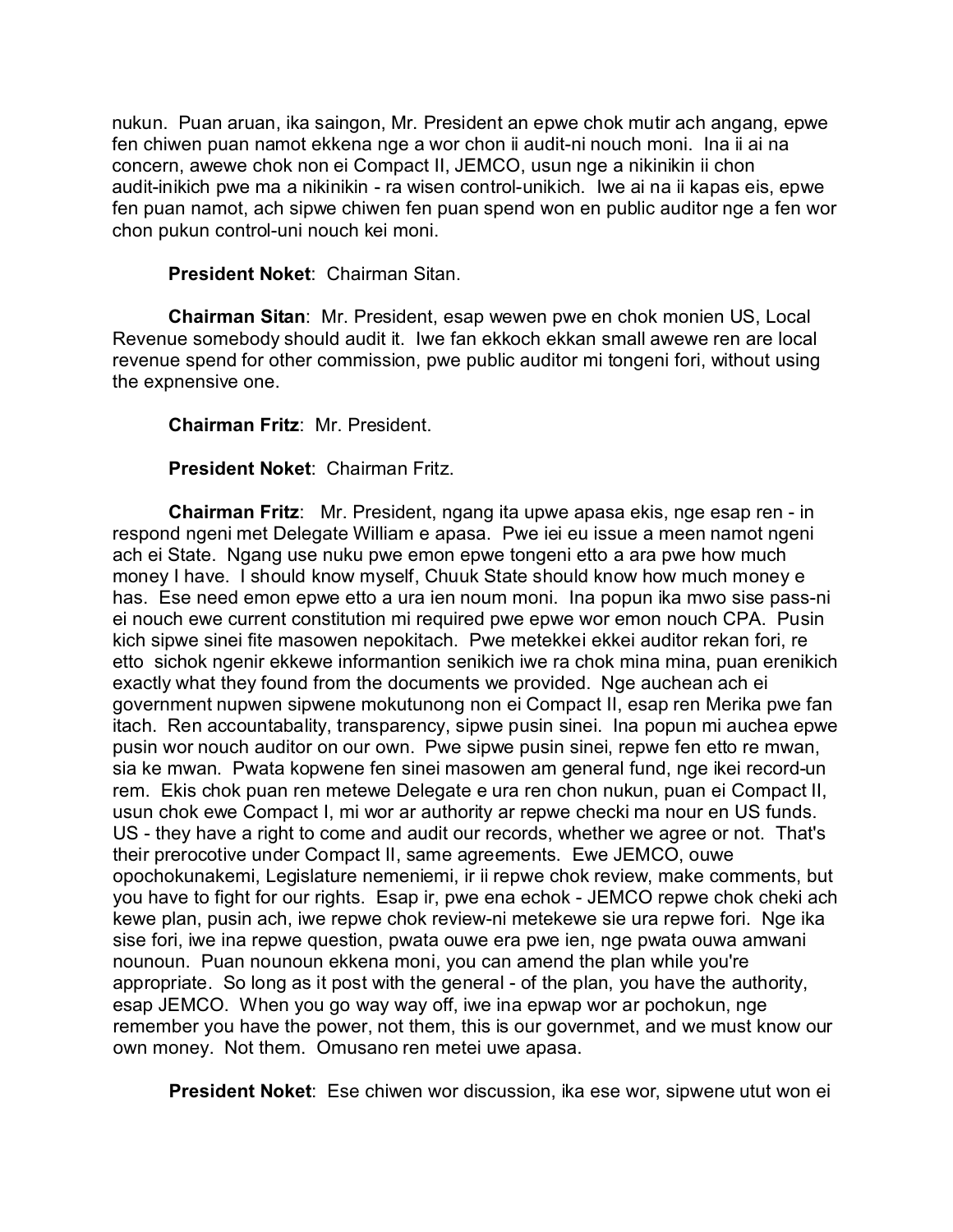proposal fiti fengen me metekewe ma mi amended me non COW. Puan ewe chok instruction, 10 repwe uti ei proposal e tongeni pass. Iei fansoun secretary epwe koko it.

Secretary:

| Delegate Mori          | U    |
|------------------------|------|
| Delegate Rosokow       | U    |
| Delegate Nifon         | U    |
| Delegate Sirom         | U    |
| Delegate Sitan         | Εi   |
| Delegate William, K    | Ewer |
| Delegate Wiliander     |      |
| <b>Chairman Fritz</b>  | Ewer |
| VP Aten                | U    |
| <b>President Noket</b> | U    |
|                        |      |

2nd Call

Delegatge Wiliander **U** 

Mr. President, pungun utut won CP No. 3-37; chon utti Yes, 10. Chon utti No, ese wor. Abstain ese wor. 4 absent.

**President Noket**: Pungun utut won CP No. 3-37; a pass aruen anea. Chairan Rosokow.

**Chairman Rosokow**: Uwa fori mwich, uwa fori motion pwe mwich a mwo sareno, tori kunok 2 nesor. Second.

**Delegate William, K**: Apw 10:00 pwe am ouse angang nesor.

**President Noket**: Mwich epwe mwo asoso.

### **Mwich a asoso, mwich a puan popusefanita.**

**President Noket**: Mi wor ewe motion use sinei ika mi second ika - ouse mochen sar. Pwe mwich epwene sareno tori kunok 10:00 nesor, iwe ekkewe chon uwou mongo, Chairman Fritz, Charman Rosokow, Chairman Mori, Chairman Peter Sitan. Ami oupwe uwou anach mongon nesor. Chon tipeew ngeni pwe mwich a sar tori kunok 10:00 nesor, aitieta poumi, apasa U, chon rese tipeew ngeni apasa Apw, a pass ewe motion, meinisin sipwe war kunok 10:00. Ekkewe repwe uwou anach mongo repwe chok uwou. A sar mwich.

Katonong seni